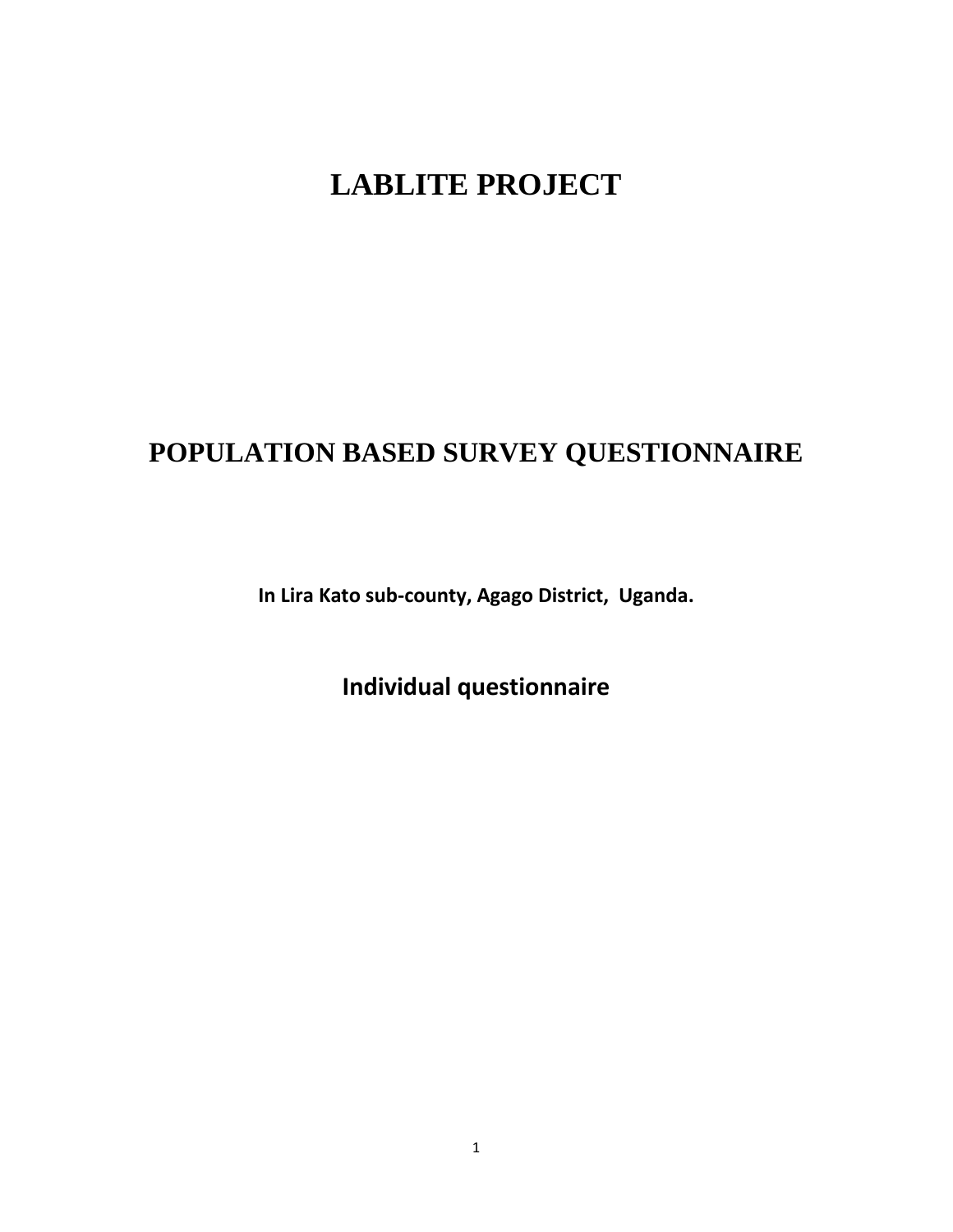## **Section A: Identification**

| A1             | Name of interviewer                                             |                |
|----------------|-----------------------------------------------------------------|----------------|
|                | Nying lapeny peny                                               |                |
| A2             | Interviewer code:<br>Alama pa lapeny peny                       | <b>INT</b>     |
| A <sub>3</sub> | Date of interview<br>Nino dwe me peny                           | <b>DINT</b>    |
| A4             | Time interview begins:<br>Cawa ma peny ocake kwede              | <b>TINTBEG</b> |
| A <sub>5</sub> | Village number<br>Nama me caro                                  | <b>VNO</b>     |
| A <sub>6</sub> | Household number<br>Nama me ot                                  | <b>HNO</b>     |
| A7             | Name of Participant<br>Nying lagam peny                         | <b>NAMEC</b>   |
| A8             | Participant's identity number<br>Lanyut pa lagam peny           | <b>IDNO</b>    |
|                | Section B: Socio-demographic characteristics of the participant |                |

## **NGEC IKOM LA GAM PENY**

| <b>B1</b> | Estimated date of birth |  | $\log$ $\lfloor$ month $\lfloor$ vear $\lfloor$ $\rfloor$ |  |  |  | $\overline{\rm}$ DOB |
|-----------|-------------------------|--|-----------------------------------------------------------|--|--|--|----------------------|
|           | Nino me nywal           |  |                                                           |  |  |  |                      |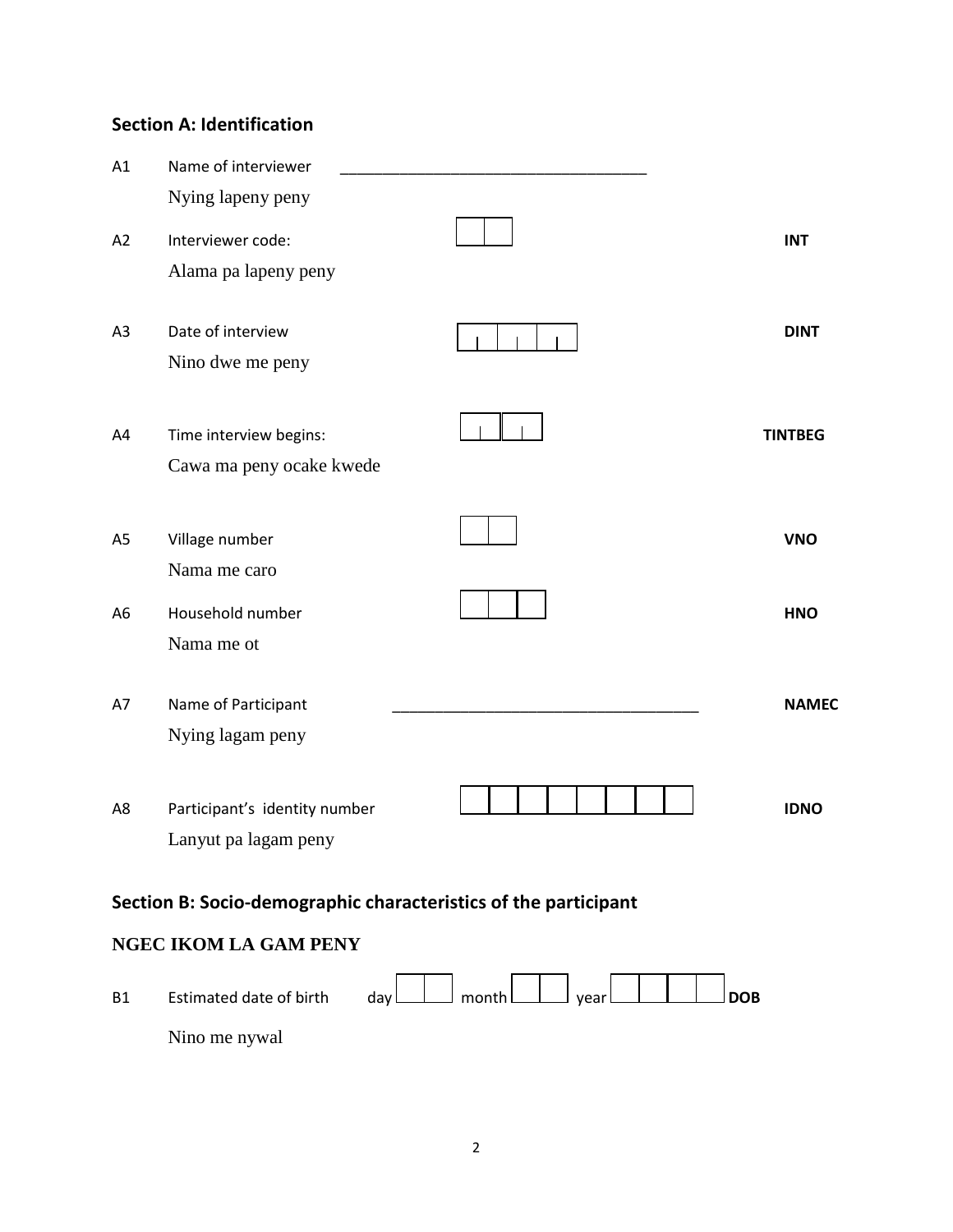| <b>B2</b>      | Sex                                      | $1 = male$ , $2 = female$ | <b>SEX</b>     |
|----------------|------------------------------------------|---------------------------|----------------|
|                | Nywal li                                 |                           |                |
|                |                                          |                           |                |
| B <sub>3</sub> | Are you in full-time education?          | $Yes = 1, No = 2$         | <b>FTED</b>    |
|                | I tye ka kwan kom bedi?                  |                           |                |
|                |                                          |                           |                |
| <b>B4</b>      | What is your highest level of education? |                           | <b>EDUCL</b>   |
|                | Kwan ni ma tut ogik iyi adi?             |                           |                |
|                | None                                     | (1)                       |                |
|                | Pre-primary                              | (2)                       |                |
|                | Some primary                             | (3)                       |                |
|                | Completed primary                        | (4)                       |                |
|                | Some secondary                           | (5)                       |                |
|                | Completed secondary                      | (6)                       |                |
|                | Higher education                         | (7)                       |                |
|                | Vocational                               | (8)                       |                |
|                | Don't know                               | $\Box$ (9)                |                |
|                |                                          |                           |                |
| <b>B5</b>      | What is your source of livelihood?       |                           | <b>LIVELHD</b> |
|                | Ngo ma in itimo me kwo?                  |                           |                |
|                | Livestock farmer                         | (1)                       |                |
|                | Craftsperson                             | (2)                       |                |
|                | Mechanic                                 | (3)                       |                |
|                | <b>Brick maker</b>                       | (4)                       |                |

3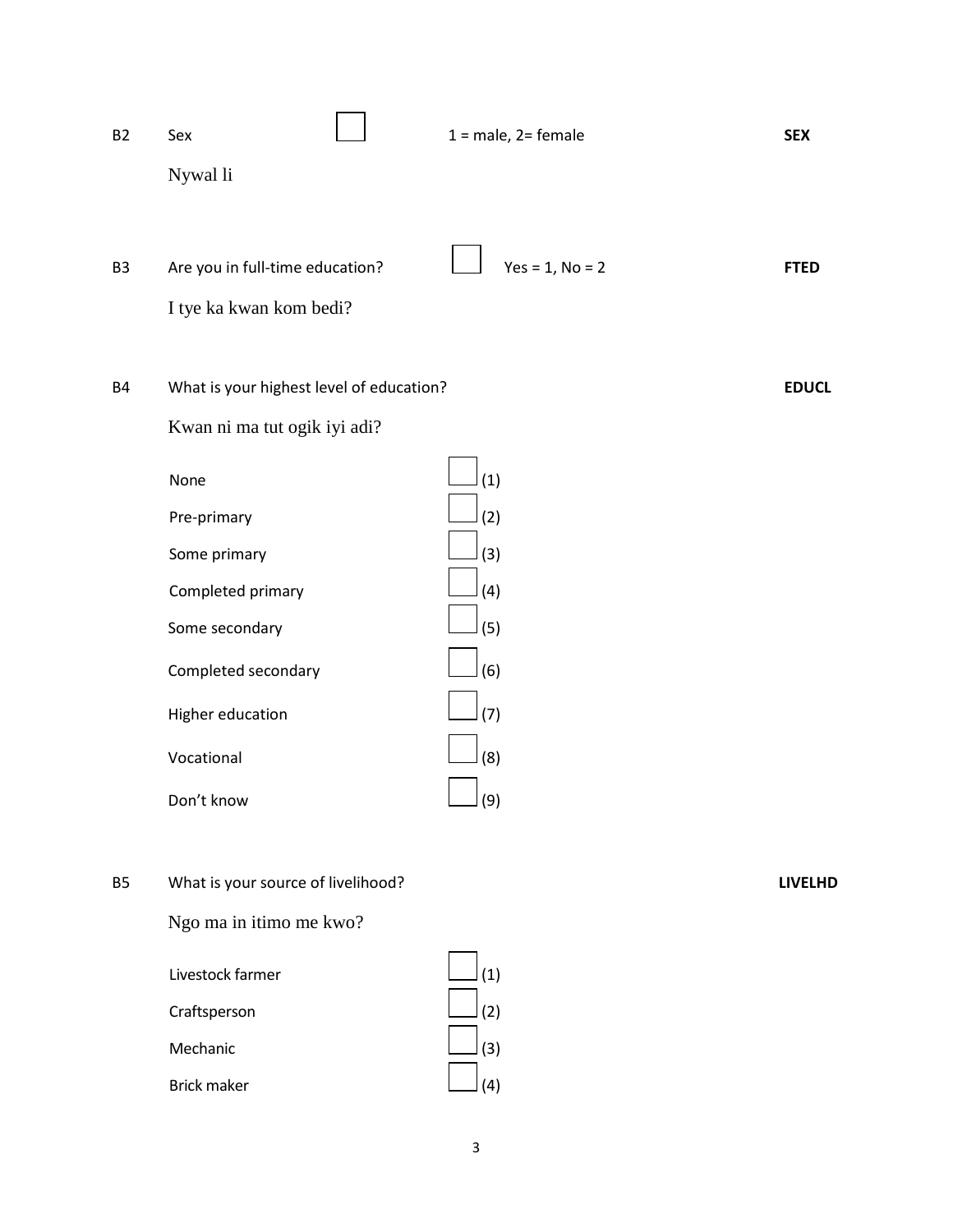| Subsistence crop/ vegetable cultivator | (5)  |          |  |
|----------------------------------------|------|----------|--|
| Cash crop grower                       | (6)  |          |  |
| Civil servant                          | (7)  |          |  |
| Alcohol brewing                        | (8)  |          |  |
|                                        |      |          |  |
| Tailor                                 | (9)  |          |  |
| Miller                                 | (10) |          |  |
| Petty / retail business                | (11) |          |  |
| Boda boda cyclist                      | (12) |          |  |
| Other                                  | (13) | specify: |  |

B6 Do you earn a monetary income from this livelihood?

Inwongo cente mo ikom tic me kwo ni?

| $Yes = 1, No = 2$ | <b>MINCOME</b> |
|-------------------|----------------|

B7 What is your current partnership? **MSTATUS**

Kunyoni kwo ni ma calo dako onyo laco tye ni ning?

| Married                           | (1) |
|-----------------------------------|-----|
| Living with partner as if married | (2) |
| Never married                     |     |
| Widow/widower                     |     |
| Separated/divorced                |     |

B8 If married or living with partner as if married, is your spouse/partner living with you now or staying elsewhere?

Ka inyome onyo itye ka kwo calo jo ma onyome, dako ni onyo cwari tye ka bedo kwedi kombedi onyo tye ka bedo kamo kene?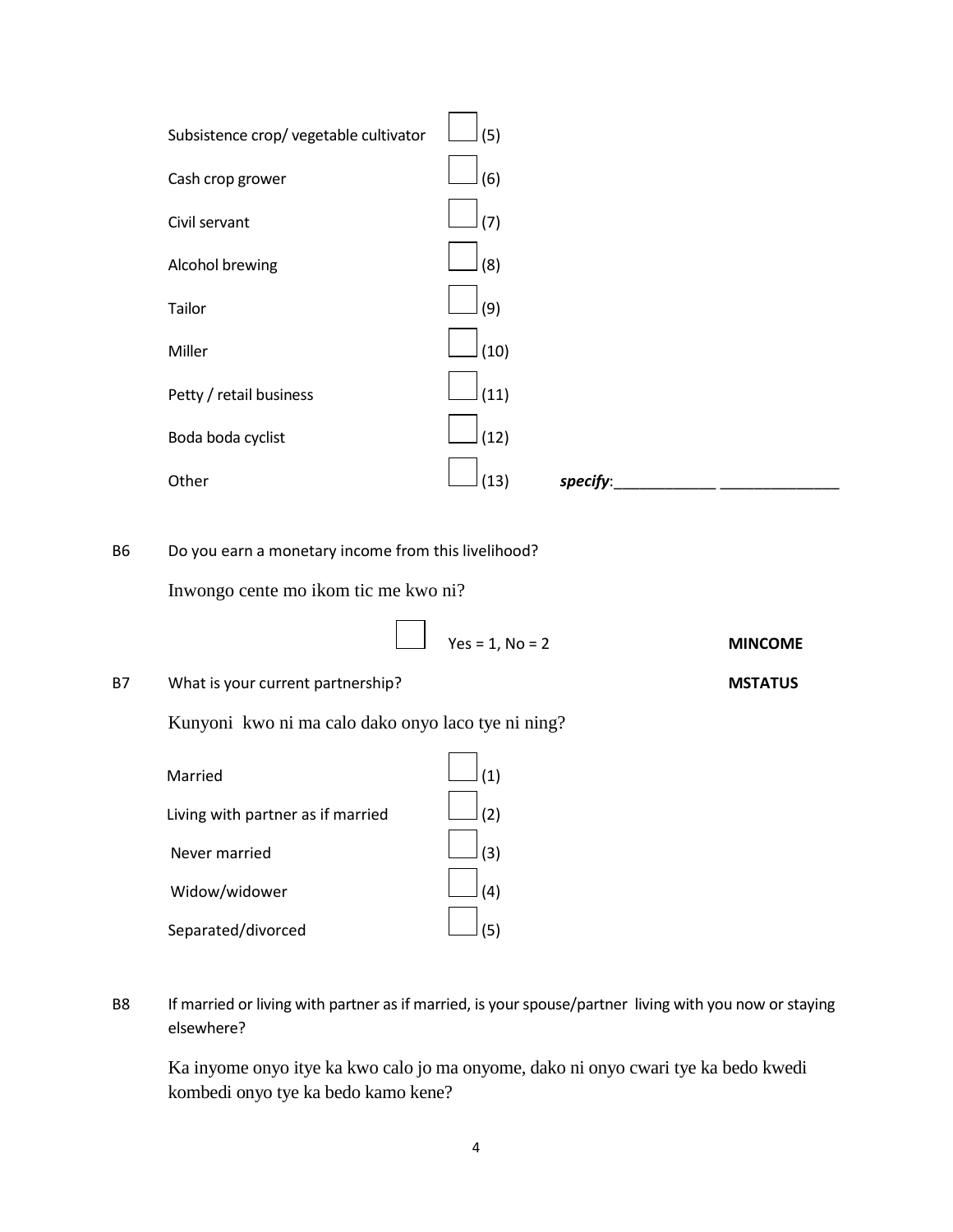Yes living with you = 1, No, living elsewhere = 2 **STAYPART**

B9 For men who are married or living with a partner as if married: how many wives/partners do you have who live with you?

Pi coo ma gu nyome onyo tye ka bedo ki lawote calo joo ma: itye ki mon adi ma gitye ka bedo kwedi?

Number **NUMPART**

## **Section C: Health care (YOT KOME).**

| C1 | When you have fever, where do you normally go for medical care? | <b>FEVERFAC</b> |
|----|-----------------------------------------------------------------|-----------------|
|    | Ka itye ki lyeto pol kare i ceto kwene ka nongo yat?            |                 |
|    | (select one)                                                    |                 |
|    | (1)<br>Kalongo mission hospital                                 |                 |

| Private local clinic         | (2)            |
|------------------------------|----------------|
| Patongo HC IV                | (3)            |
| <b>Traditional healers</b>   | (4)            |
| Lira Kato HC III             | (5)            |
| Other hospital/health centre | $(6)$ specify: |
| <b>Herbalists</b>            | (7)            |
| Other                        | $(8)$ specify: |
|                              |                |

C2 Does seeking this medical care in C1 require you to pay any fees? Nongo kony me yat magi mite ni i cul pire?

$$
Yes = 1, No = 2
$$
 HCFEES  
If yes, how much did you pay at your last visit?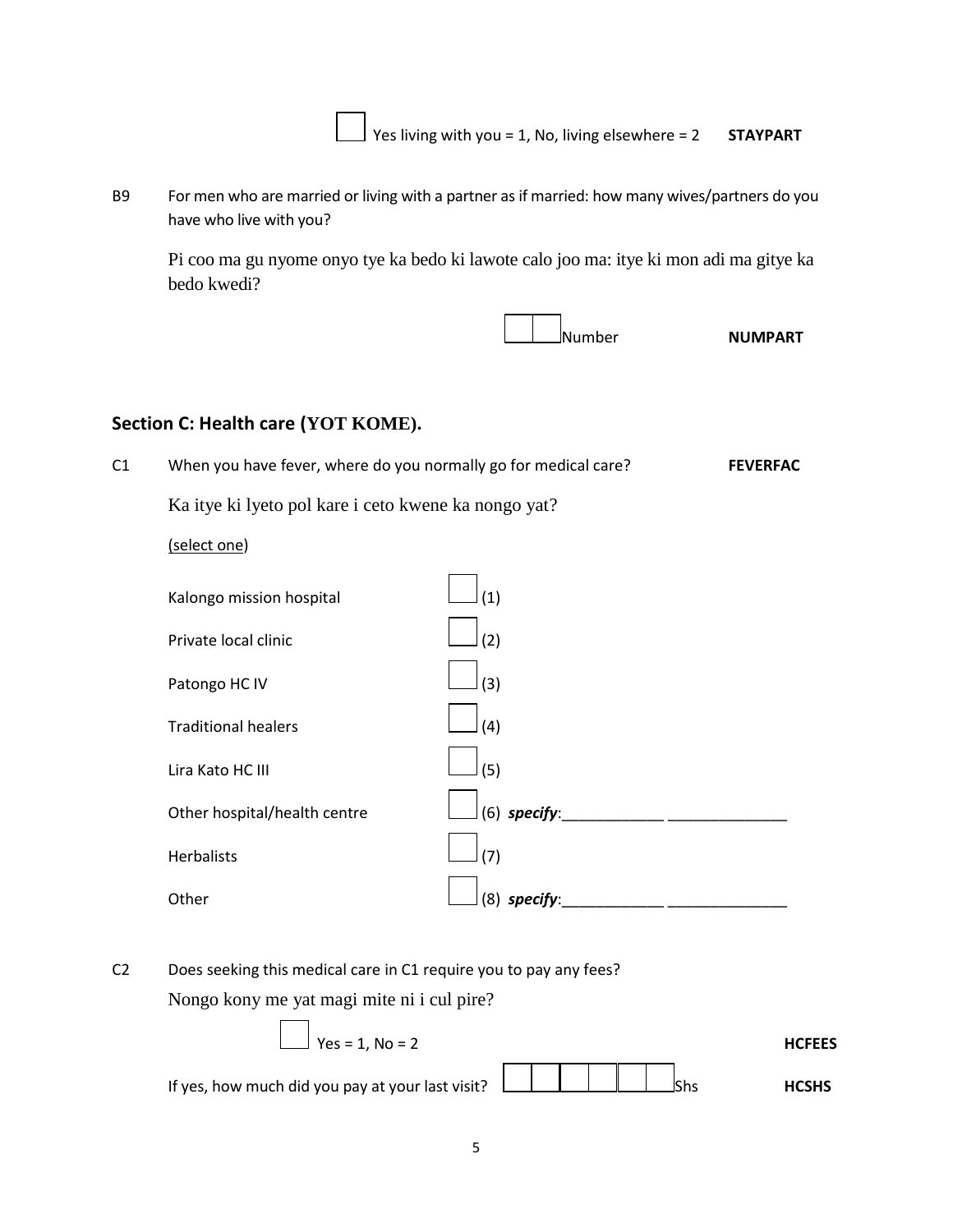Ka eyo, cente adi ma i culu i lim mi me agiki?

| C3 | What distance in kilometres do you usually have to travel to the facility?                                                                                                              |               |
|----|-----------------------------------------------------------------------------------------------------------------------------------------------------------------------------------------|---------------|
|    | Iwoto boo piny ma rom mene me oo i ot yat en nuni iyi km?                                                                                                                               |               |
|    | $\left  \begin{array}{c} \end{array} \right $ $\left  \begin{array}{c} \end{array} \right $ $\left  \begin{array}{c} \end{array} \right $ $\left  \begin{array}{c} \end{array} \right $ | <b>DISTHC</b> |

C4 How long (hours, minutes) does it take you to get to the facility, receive medical care, and return to your home?

Cwali kare ma rom mene(cawa/dekika) me oo i ot yat nongo kony me yat ki dwogo gang?

| <b>Jhours</b> | <b>HRSHC</b>  |
|---------------|---------------|
| minutes       | <b>MINSHC</b> |

C5 What mode of transport do you usually use to get to the facility? **TRHC**

Kit gin wot mene ma pol kare itiyo kwede me oo i ot yat?

(select one)

| Own bicycle           | (1) |          |  |
|-----------------------|-----|----------|--|
| Bicycle taxi          | (2) |          |  |
| Own motor bike        | (3) |          |  |
| Motorbike taxi        | (4) |          |  |
| <b>Bus</b>            | (5) |          |  |
| Special hire taxi/cab | (6) |          |  |
| Borrowed bicycle      | (7) |          |  |
| On foot               | (8) |          |  |
| <b>Other</b>          | (9) | specify: |  |

C6 Do you suffer from any of the following conditions; High Blood Pressure, Diabetes or sugar diseases, Arthritis, Asthma, Heart attack, or any other heart disease? Itye ki peko me two egi ni; Pressure, two cukari, arem me kom, Asthma,two adunu, /kit two cwiny mo?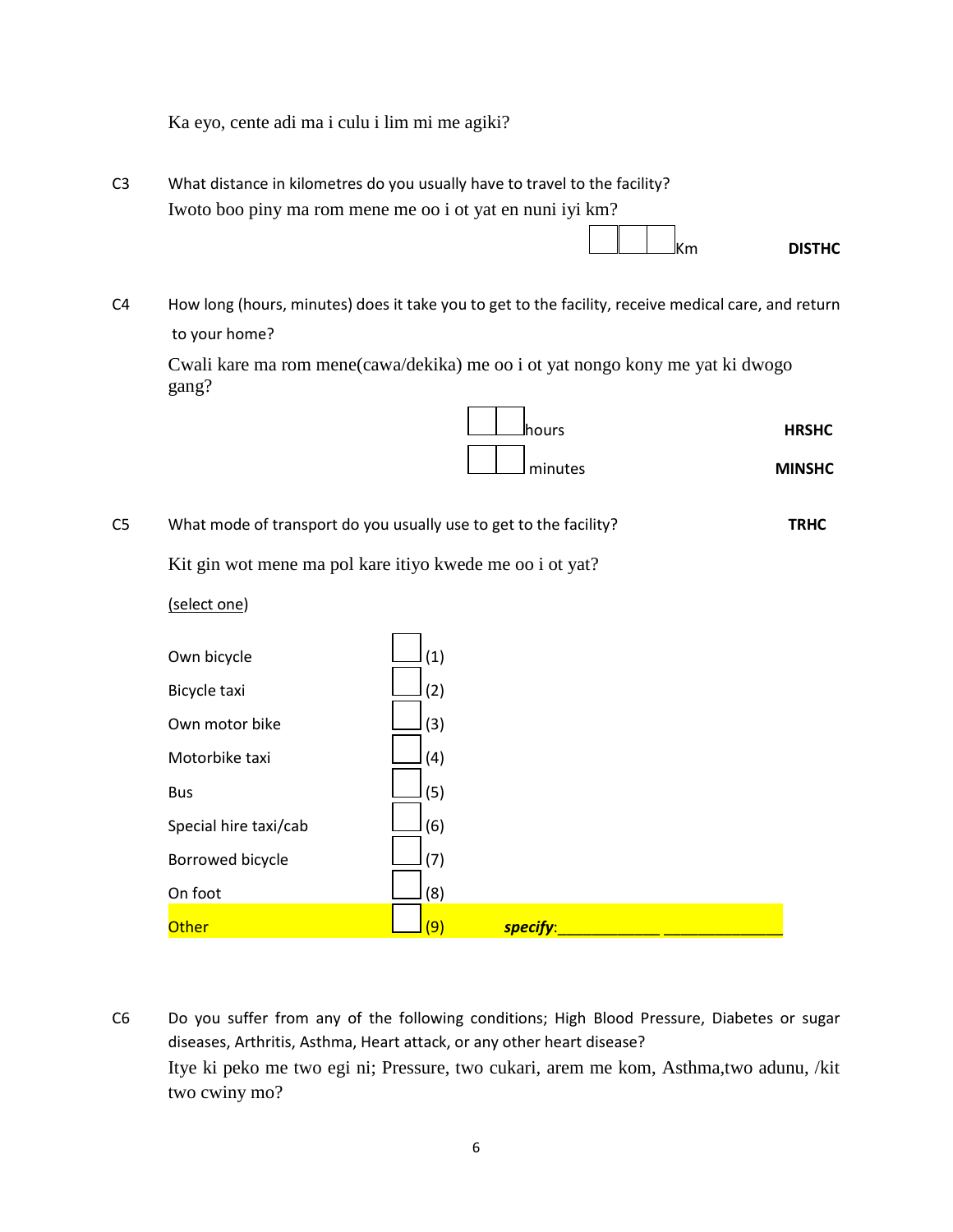|                                               | 1=yes,2=no,3=don't know | <b>CHRONIC</b> |
|-----------------------------------------------|-------------------------|----------------|
| If yes where do you usually access care?      |                         | <b>HCACC</b>   |
| Ka eyo pol kare i nongo kony me yat ki kwene? |                         |                |
| (select one)                                  |                         |                |
| Kalongo mission hospital                      | (1)                     |                |
| Private local clinic                          | (2)                     |                |
| Patongo HC IV                                 | (3)                     |                |
| <b>Traditional healers</b>                    | (4)                     |                |
| Lira Kato HC III                              | (5)                     |                |
| Other hospital/health centre                  | (6) specify:            |                |
| <b>Herbalists</b>                             | (7)                     |                |
| Other                                         | $(8)$ specify:          |                |

C7 What was the last serious sickness you had which required medical care in the last 12 months? **ILL**

Two mene ma oyeli me agiki marac ma oweko inongo kony me yat? (select one)

| Malaria                          |     |          |  |
|----------------------------------|-----|----------|--|
| Diabetes M/sugar                 | 2)  |          |  |
| High blood pressure/hypertension | (3) |          |  |
| Heart disease                    | (4) |          |  |
| Tuberculosis                     | (5) |          |  |
| None                             | (6) |          |  |
| Other                            | '7) | specify: |  |

## **If C7 is NONE then skip to C9**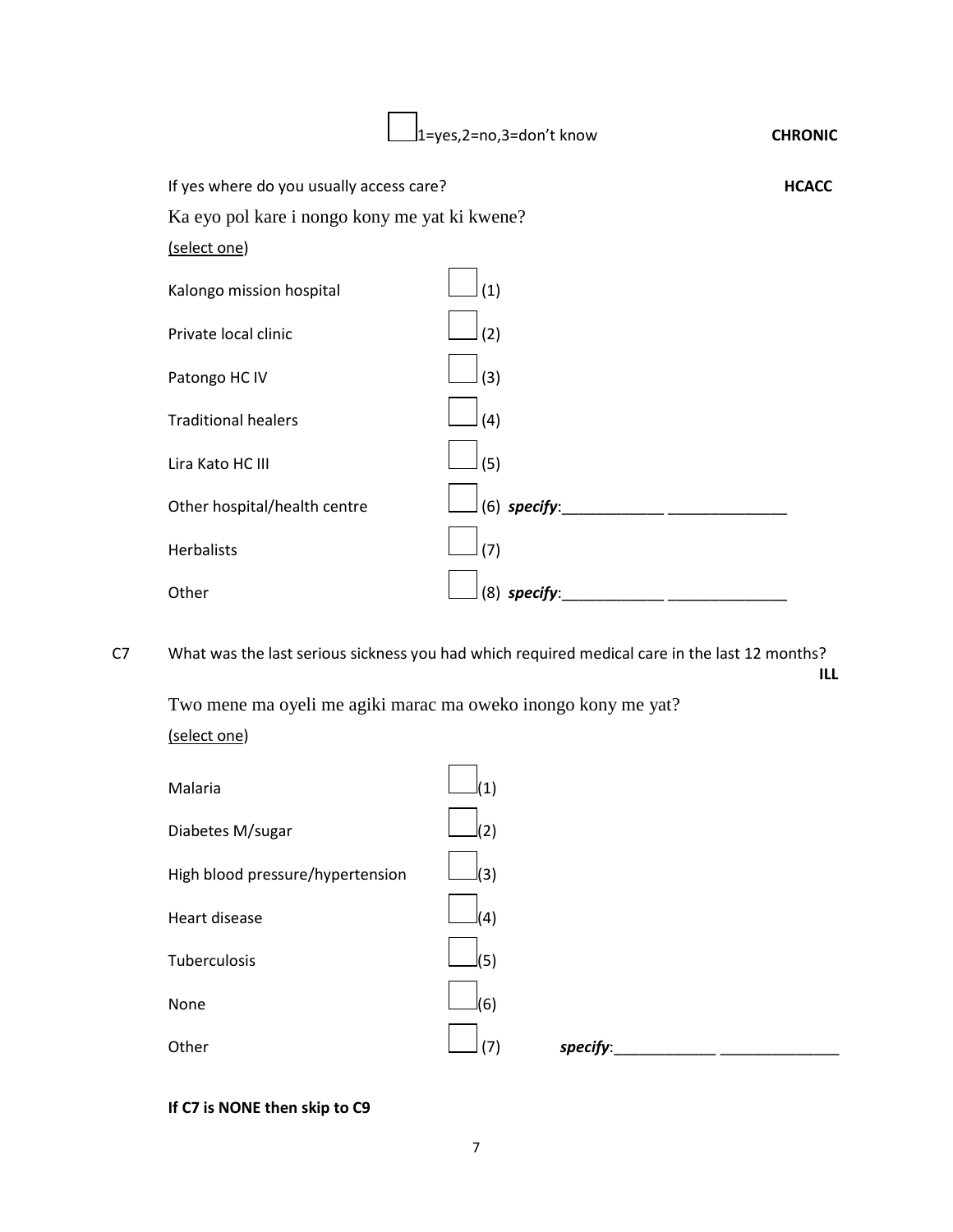| C8 | Where did you go for medical care for that illness? |                | <b>CAREILL</b> |
|----|-----------------------------------------------------|----------------|----------------|
|    | Ka kwene ma iceto ka nongo yat pi two enoni?        |                |                |
|    | (select one)                                        |                |                |
|    | Kalongo mission hospital                            | (1)            |                |
|    | Private local clinic                                | (2)            |                |
|    | Patongo HC IV                                       | (3)            |                |
|    | <b>Traditional healers</b>                          | (4)            |                |
|    | Lira Kato HC III                                    | (5)            |                |
|    | Other hospital/health centre                        | $(6)$ specify: |                |
|    | <b>Herbalists</b>                                   | (7)            |                |
|    | Other                                               | $(8)$ specify: |                |

C9 Has illness kept you away from your normal work for at least a month in the last one year? Two ogengi tic ci majwir ma romo pi dwe acel ikin maka acel ma okato ni?

 $\int$  Yes = 1, No = 2 **AWAYILL** 

C10 How long have you spent away from work in the last month as a result of ill health? I bedo pi kare ma rom mene labongo tic i dwe ma okatoni ma lube ki two ni?

number of days **DAYSILL** 

C11 Have you had to sell any assets to pay for health care for you or any member of your family in the last 3 months?

Tika dong i cato jami ni ma pire tek me culu pi two ni onyo pa nget mo ma i gangi ikine ka dwe adek ma okato ni?

 $\bigcup$  Yes = 1, No = 2 **SELLTOILL** 

C12 Have you had to borrow money from the community to pay for health care for you or your family in the last 3 months?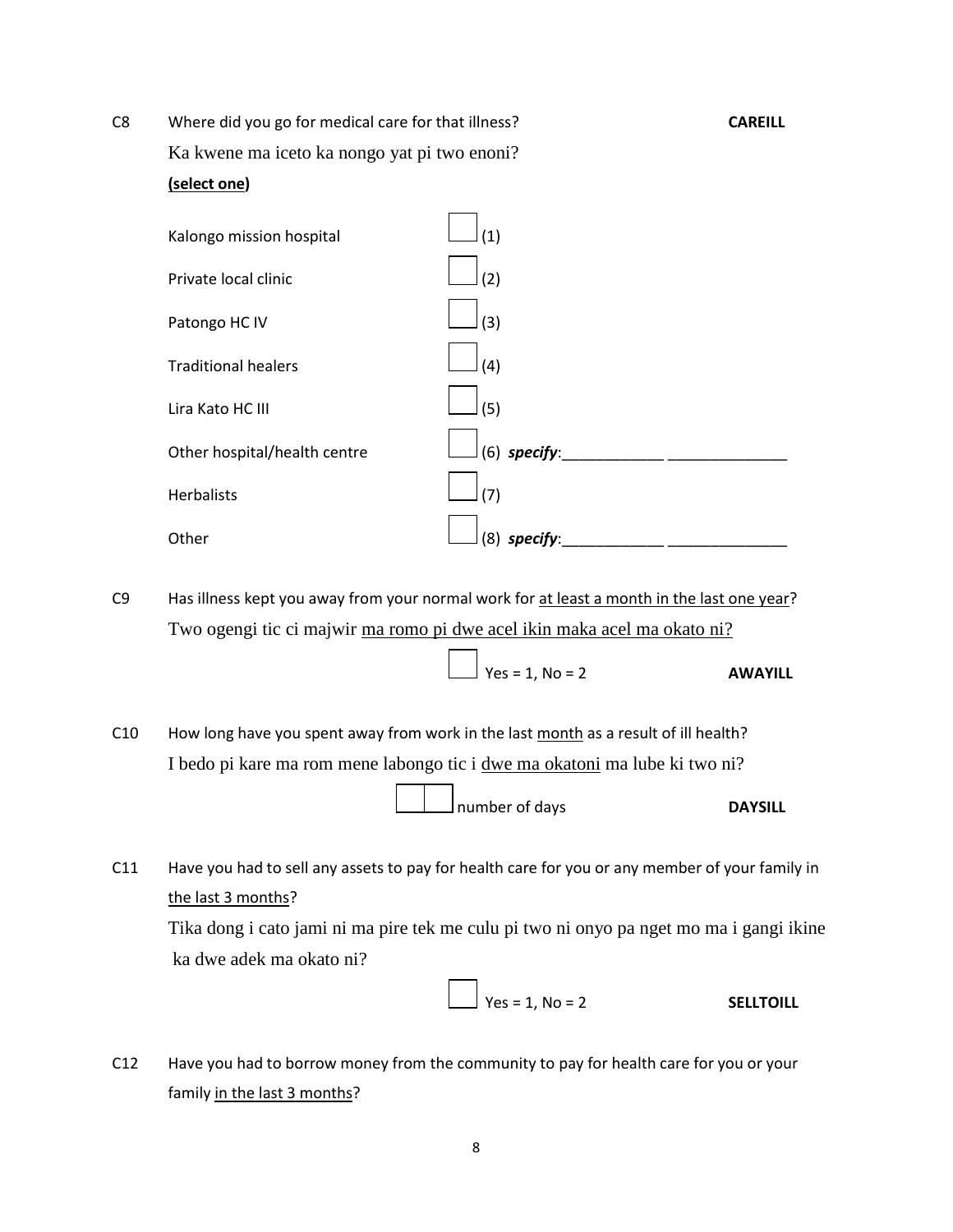Tika dong i deno cente ki ikin gang me culu pi two ni onyo pa ngat mo ma igangi ikine ka dwe adek ma okato ni?

$$
Yes = 1, No = 2
$$
 **OWETOLL**

If yes, have you since repaid this money? Ka eyo, tika dong i culu?

$$
Yes = 1, No = 2
$$
 **PAIDTOILL**

C13 How many times have you visited each of the following health facilities for health care in the last 3 months? Tyen adi ma dong i limo odi yadi egini me nongo kony me yat i kine ka dwe adek ma okato ni?

| Kalongo mission hospital     | number of times/0=none_ | <b>KAL</b>     |
|------------------------------|-------------------------|----------------|
| Private local clinic         | mumber of times/0=none  | <b>PRIVATE</b> |
| Patongo HC IV                | mumber of times/0=none  | <b>PAT</b>     |
| <b>Traditional healers</b>   | number of times/0=none_ | <b>TRAD</b>    |
| Lira Kato HC III             | mumber of times/0=none  | <b>LIRAK</b>   |
| Other hospital/health centre | number of times/0=none  | <b>PUBLIC</b>  |
| <b>Herbalists</b>            | number of times/0=none  | <b>HERB</b>    |
| Other                        | number of times/0=none  | <b>OTHTI</b>   |

## **Section D: HIV Knowledge and Prevention**

### **(Ngec ikom kwidi me two jonyo ki yo me gengo)**

D1 Have you heard of HIV or AIDS?  $\Box$  Yes = 1, No = 2. **KNOWHIV** 

(Answer for each facility)

Tika dong i winyo pi kwidi me two jonyo onyo two jonyo?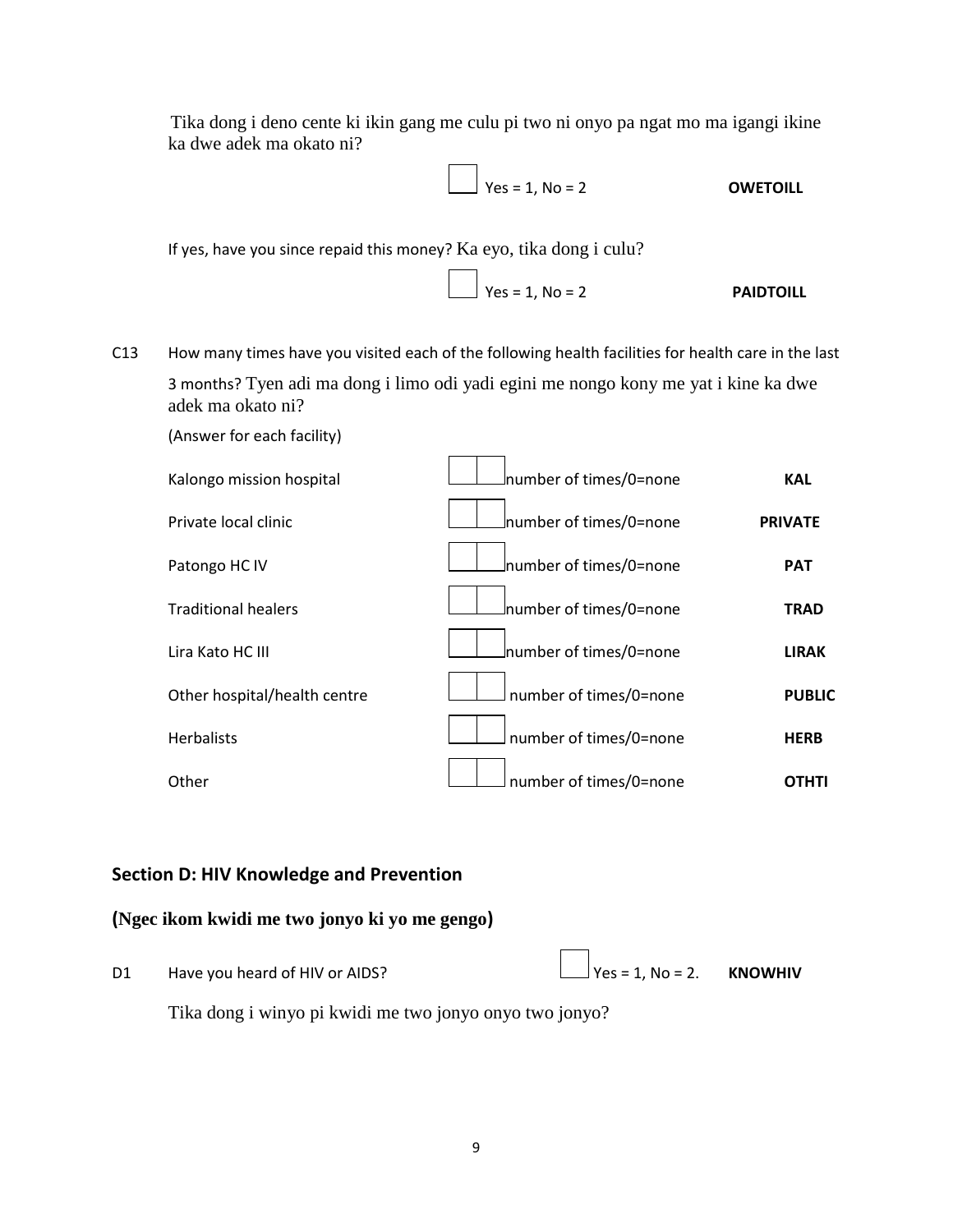D2 A lot of things have been said about ways of transmitting HIV/AIDS; through which of the following ways do you think HIV/AIDS can be transmitted? Jami ma pol dong ki Waco ikom kit ma kwidi me two jonyo kobo kwede; kit yoo mene ma itamo ni kwidi me two jonyo twero kobo kwede?

#### **Read the list to respondent and code 1=Yes, 2= No, 3=don't know/not sure**



- D3 Do you practise any HIV prevention methods? In ilubu kit yoo mo me gwoke ki two jonyo?  $\frac{1}{2}$  Yes = 1, No = 2, 9 = N/A **PREVHIV**
- D4 Which of these HIV prevention practices have you used? Kit yoo mene me gwoke ki two jonyo ma i tiyo kwede?

**Read the list to respondent and code each**

| Abstinence                                              |          | 1=yes,2=no,3=don't know | <b>ABST</b>    |
|---------------------------------------------------------|----------|-------------------------|----------------|
| Faithfulness                                            |          | 1=yes,2=no,3=don't know | <b>FAITH</b>   |
| (Limiting sexual intercourse to one uninfected partner) |          |                         |                |
| Condom use                                              |          | 1=yes,2=no,3=don't know | <b>COND</b>    |
| Circumcision                                            |          | 1=yes,2=no,3=don't know | <b>CIRC</b>    |
| Other specify                                           |          | 1=yes,2=no,3=don't know | <b>OTHPREV</b> |
|                                                         | specify: |                         |                |

**If not used any method above reason for not using? Ka pe otiyo ki yoo moo keken ikin ma malo ni nong pingo ne?**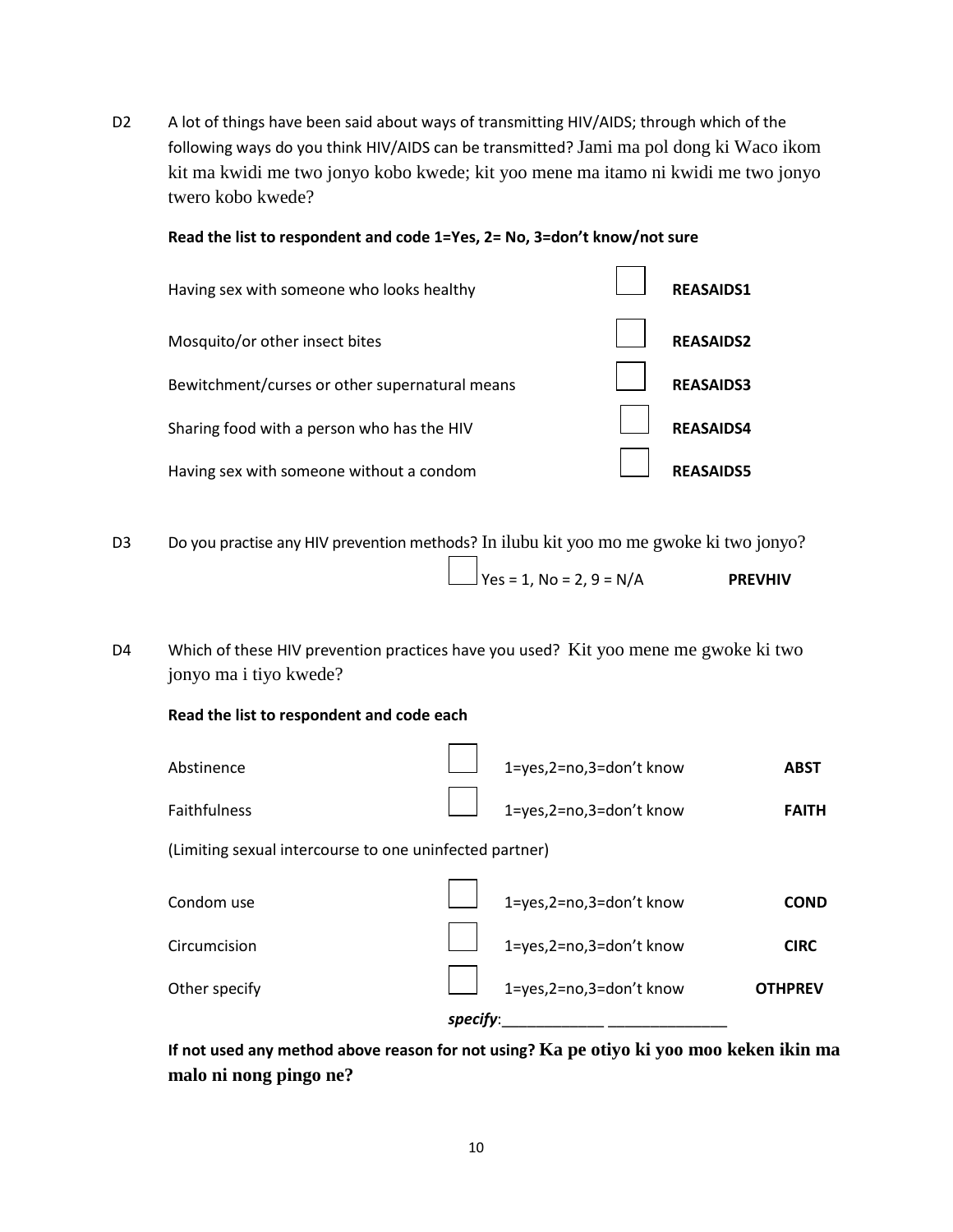#### **Read the list to respondent and code each**



D5 Can the HIV be transmitted from the following?

Tika kwidi me two jonyo twero kobo iyo magi?

| Mother to child during pregnancy                                      | 1=yes,2=no,3=don't know        | MTCT1             |
|-----------------------------------------------------------------------|--------------------------------|-------------------|
| Mother to child during delivery                                       | $\Box$ 1=yes,2=no,3=don't know | MTCT <sub>2</sub> |
| Mother to child during breastfeeding $\Box$ 1=yes, 2=no, 3=don't know |                                | MTCT3             |

**If any yes on MTCT,** how can one reduce the risk of transmission from mother to child?

**Ka mo tye eyo ki i MTCT,** Ngat mo twero dwoko kero me kobo pa two jonyo ninig bot latin?

| 1=By taking special drugs during pregnancy | <b>PMTCT1</b> |
|--------------------------------------------|---------------|
| 2=Don't know/not sure                      |               |

D6 Can you please tell me where one can get information on prevention of HIV in this parish? Iromo wac ca kama ngat mo romo nwongo ngec ikom kit me gwoke ki kwidi two jonyo ite mukumu ni?

**Read the list and code each 1=Yes, 2= No, 3=don't know/not sure**

| Govt/mission health unit | <b>INFOR1</b> |
|--------------------------|---------------|
| Private clinic           | <b>INFOR2</b> |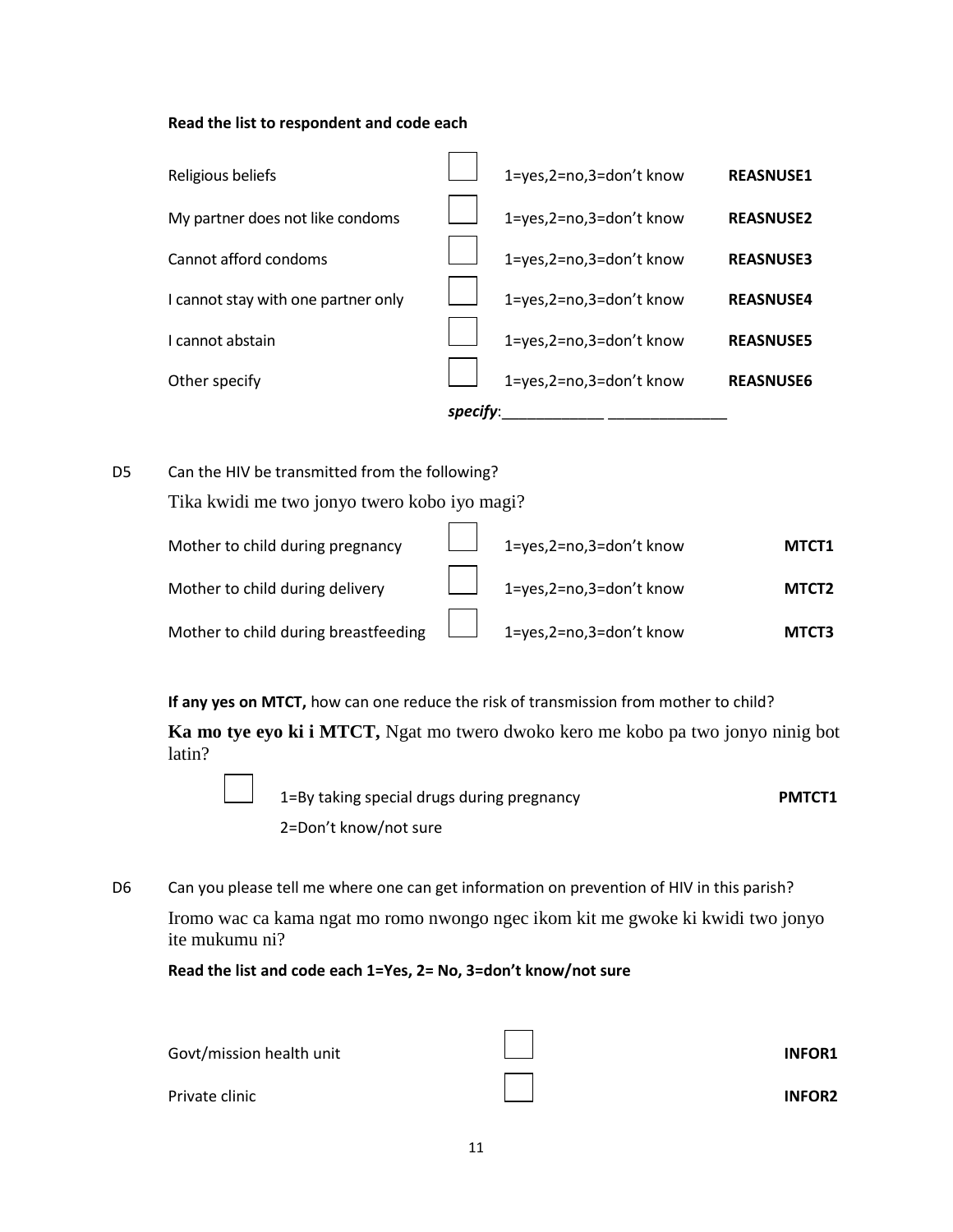| Family planning office |          | <b>INFOR3</b> |
|------------------------|----------|---------------|
| Pharmacy / drug shop   |          | <b>INFOR4</b> |
| Retail shop            |          | <b>INFOR5</b> |
| Bar                    |          | <b>INFOR6</b> |
| Schools                |          | <b>INFOR7</b> |
| Other                  | Specify: | <b>INFOR8</b> |

D7 How many partners have you had sex with without a condom in the last 3 months? I butu ki luwoti adi labongo tic ki roc bol ikine me dwe adek angec?

|  | ⊥____Inumber | <b>NCOND</b> |
|--|--------------|--------------|

## **Section E: Antenatal Care (Pregnancy and child birth). THIS SECTION IS FEMALES ONLY**

| E1             | Have you ever been pregnant?                                                                    | $\vert_{\text{Yes}} = 1$ , No = 2. PREG |              |
|----------------|-------------------------------------------------------------------------------------------------|-----------------------------------------|--------------|
|                | In dong iyac?                                                                                   |                                         |              |
|                | If no, go to section F                                                                          |                                         |              |
|                |                                                                                                 |                                         |              |
| E <sub>2</sub> | How many times have you ever become pregnant, including abortions and miscarriages/stillbirths? |                                         |              |
|                | Dong iyac tyen adi, ii oony tyen adi onyo obale onyo inywalo ma oto?                            |                                         |              |
|                | <b>ltimes</b>                                                                                   |                                         | <b>PREG1</b> |

E3 How many births have you had (include still and live births but not miscarriages or abortions)? Dong inywalo odok otino adu? (Jo akwo kede en otoo) Ikare me nywal.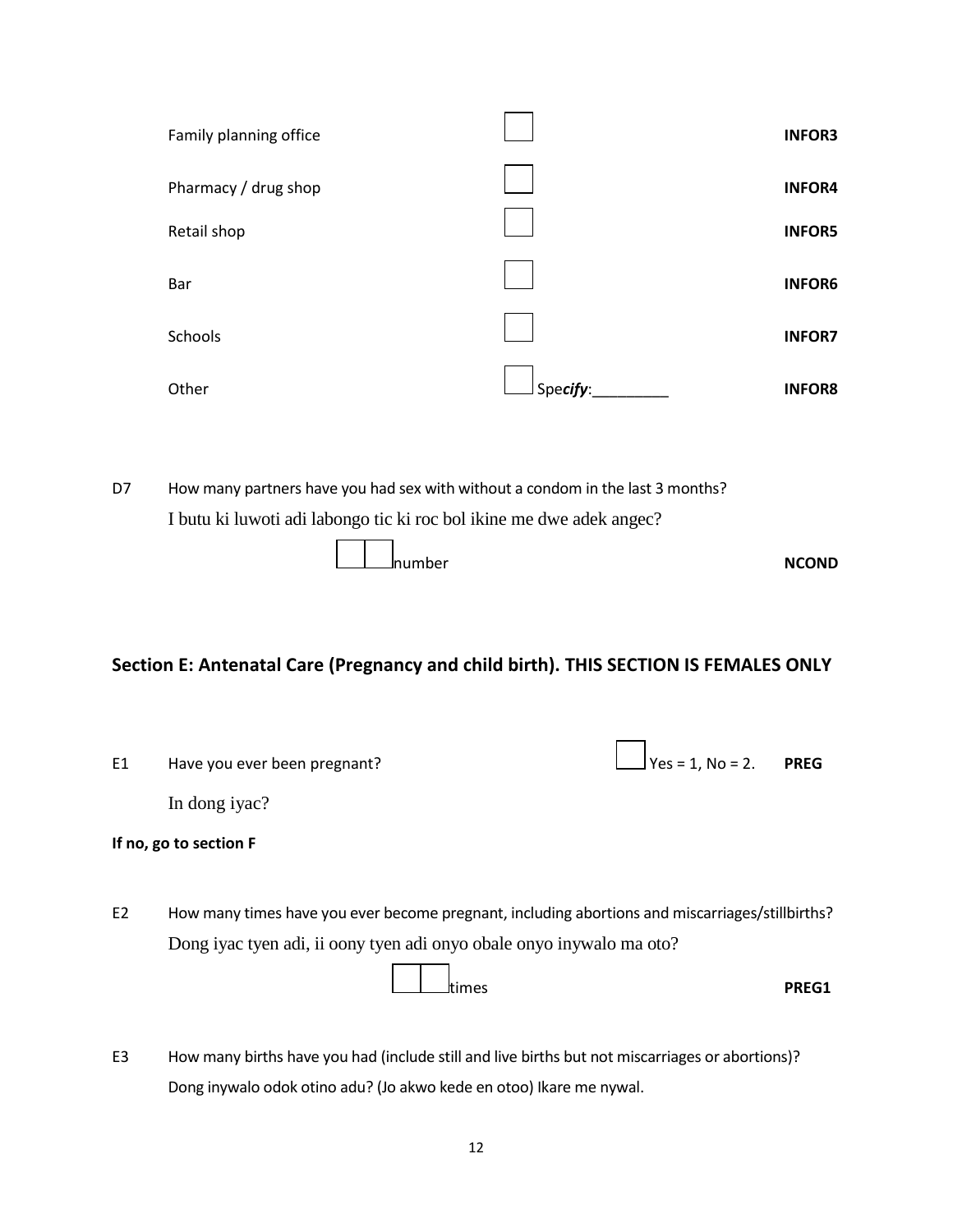|    | <b>IF NONE SKIP TO SECTION F</b>                                                                                                                                 |                 |
|----|------------------------------------------------------------------------------------------------------------------------------------------------------------------|-----------------|
| E4 | What was the outcome of the last birth? Adwogi me yacu no obedo ninig?<br>$\Box$ Still birth = 1, Live birth = 2                                                 | <b>PREGOUTC</b> |
|    | If live birth has your child had measles vaccinations in the first year of his/her life?<br>Ka latin makwo dong i gwero latin ni pi two anyoo imwaka ne me acel? |                 |
|    | $\Box$ Yes = 1, No = 2, 3= Don't know/cannot remember, 4=child<1year.                                                                                            | <b>MSVACC</b>   |

number **BIRTH1**

If yes, where did you access this service? **MEASACC**

| Ka eyo, inongo kony ma ki kwene? |                |
|----------------------------------|----------------|
| Kalongo mission hospital         | (1)            |
| Private local clinic             | (2)            |
| Patongo HC IV                    | (3)            |
| <b>Traditional healers</b>       | (4)            |
| Lira Kato HC III                 | (5)            |
|                                  |                |
| Other hospital/health centre     | $(6)$ specify: |
| <b>Herbalists</b>                | (7)            |
| Other                            | $(8)$ specify: |
|                                  |                |

E5 In what month and year did you have your last birth? Nywal li me agiki obedo i mwaka mene ki dwe mene?



13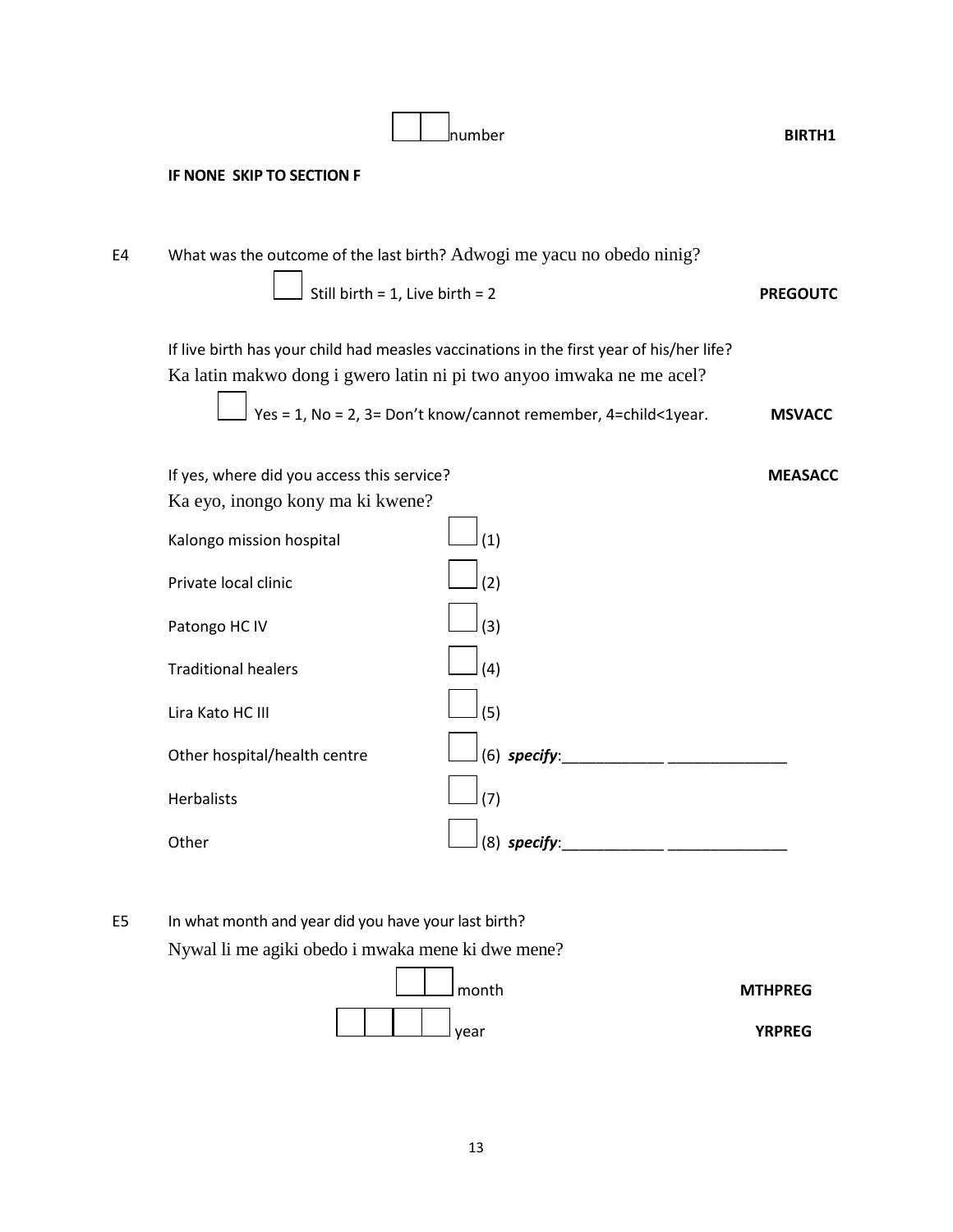**WE ARE NOW GOING TO ASK A SERIES OF QUESTIONS RELATING TO THIS LAST BIRTH.**

**KOM BEDI DONG WA BI PENYI LAPENY MA DWONG MA LUBE KI NYWALI ME AGIKI.**

#### **If before 2008 skip rest of section go to F**

E6 Did you attend antenatal clinic during the pregnancy leading to your last birth? Ipime iyaco ni ma inywal kede me agiki ni?

$$
\angle
$$
 Yes = 1, No = 2, 9 = Don't know. **ANC**

#### IF NO GET REASON AND SKIP TO SECTION F

#### **Ka mapud pi 2008 kal lapeny mogo ni weng wa i F**

**If no,** What was the main reason you did not attend antenatal clinic? **REASANC Ka ku,** pi ngo pe ipime?

| Clinic too far          | (1) |          |  |
|-------------------------|-----|----------|--|
| Had no money            | (2) |          |  |
| Had no time             | (3) |          |  |
| Not aware had to attend | (4) |          |  |
| Did not want to attend  | (5) |          |  |
| Other                   | (6) | specify: |  |
|                         |     |          |  |

E7 How many months pregnant were you when you first attended ANC during the pregnancy leading to your last birth?

I cako pime ki dwe adi iyaco ni ki nywal ma agiki ni?

|  | I months<br>MTHANC1 |
|--|---------------------|
|--|---------------------|

E8 How many times did you attend antenatal clinic during the pregnancy leading to your last birth? Ipime tyen adi iyaco ni ki nywal ma agiki ni?

14

times **NUMANCV1**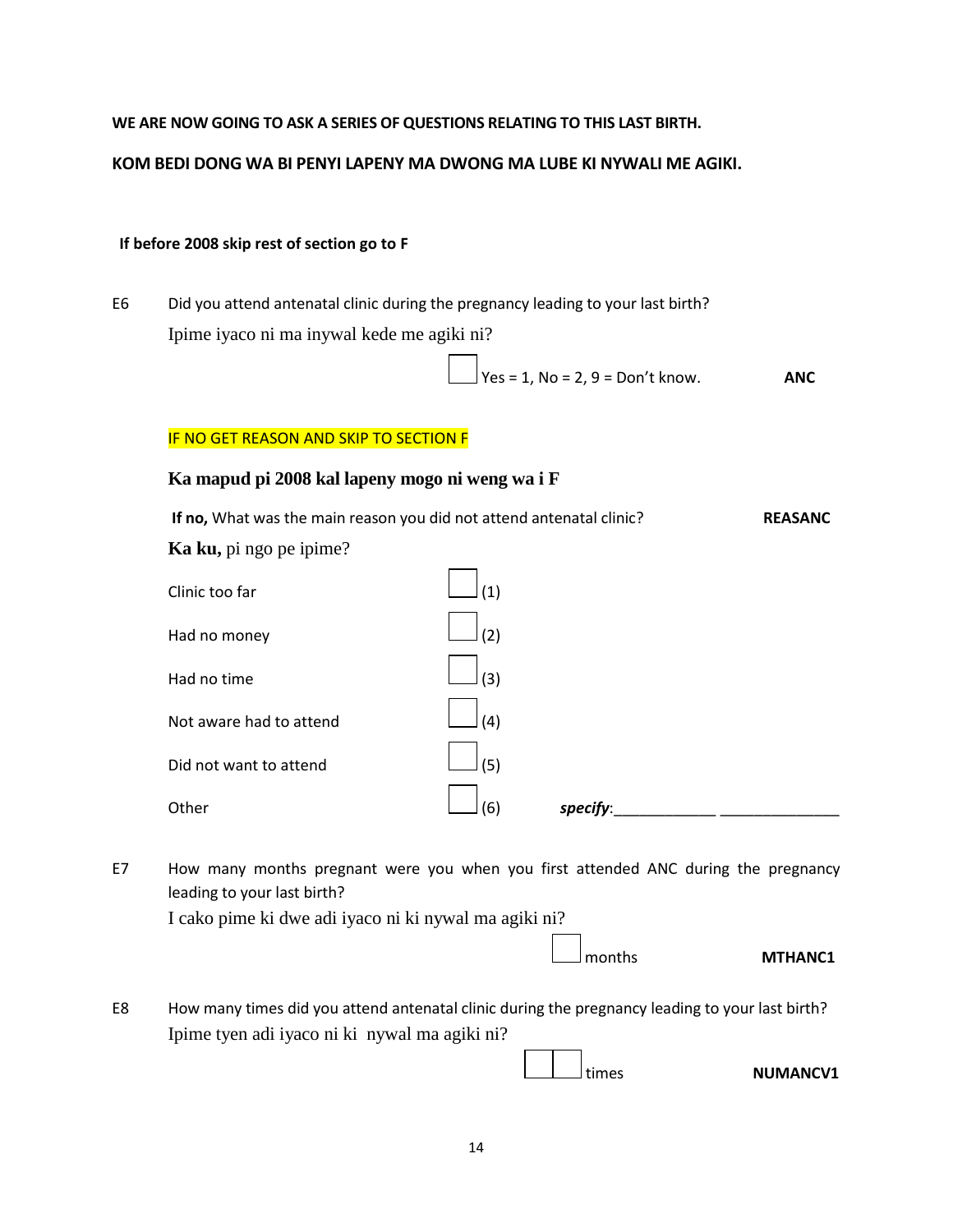| E9 | Where did you usually attend antenatal clinic? | <b>ANCFAC</b>   |  |
|----|------------------------------------------------|-----------------|--|
|    | Pol kare ipime kwene?                          |                 |  |
|    | Kalongo mission hospital                       | (1)             |  |
|    | Private local clinic                           | (2)             |  |
|    | Patongo HC IV                                  | (3)             |  |
|    | Lira Kato HC III                               | (4)             |  |
|    | Other hospital/health centre                   | (5)<br>specify: |  |

E10 Did you pay fees to attend antenatal clinic? I culu cul mo me pime?

 $\sqrt{Y}$ es = 1, No = 2, 3 = Don't know. **ANCFEES1** 

If yes, how much did you pay for each visit to the antenatal clinic? Ka eyo, i culu ciling adi pi pime acel acel?



E10 Were you tested for the HIV virus as part of your antenatal care? Tika ki pimi pi two jonyo ikare me pime?



#### **If Yes, go to E11 (Ka eyo ceti i E11)**

If no, were you offered a test for the HIV virus as part of your antenatal care? Ka ku, tika ki pimi pi kwidi me two jonyo calo dul me pime ni?

$$
Yes = 1, No = 2, 8 = Don't know/cannot remember.
$$
 **ANCTEST2**

If yes to offered a test **ie ANTEST2**,(GET REASON WHY AND SKIP TO SECTION F) why did you not take the test? **REASTEST2**

**Ka eyo ma onongo kony me pime iye ANTEST2, (Nong pingone ci ikal i F)** Pi ngo pe ipime?

(select one)

I don't want to know my HIV results  $\Box$ (1)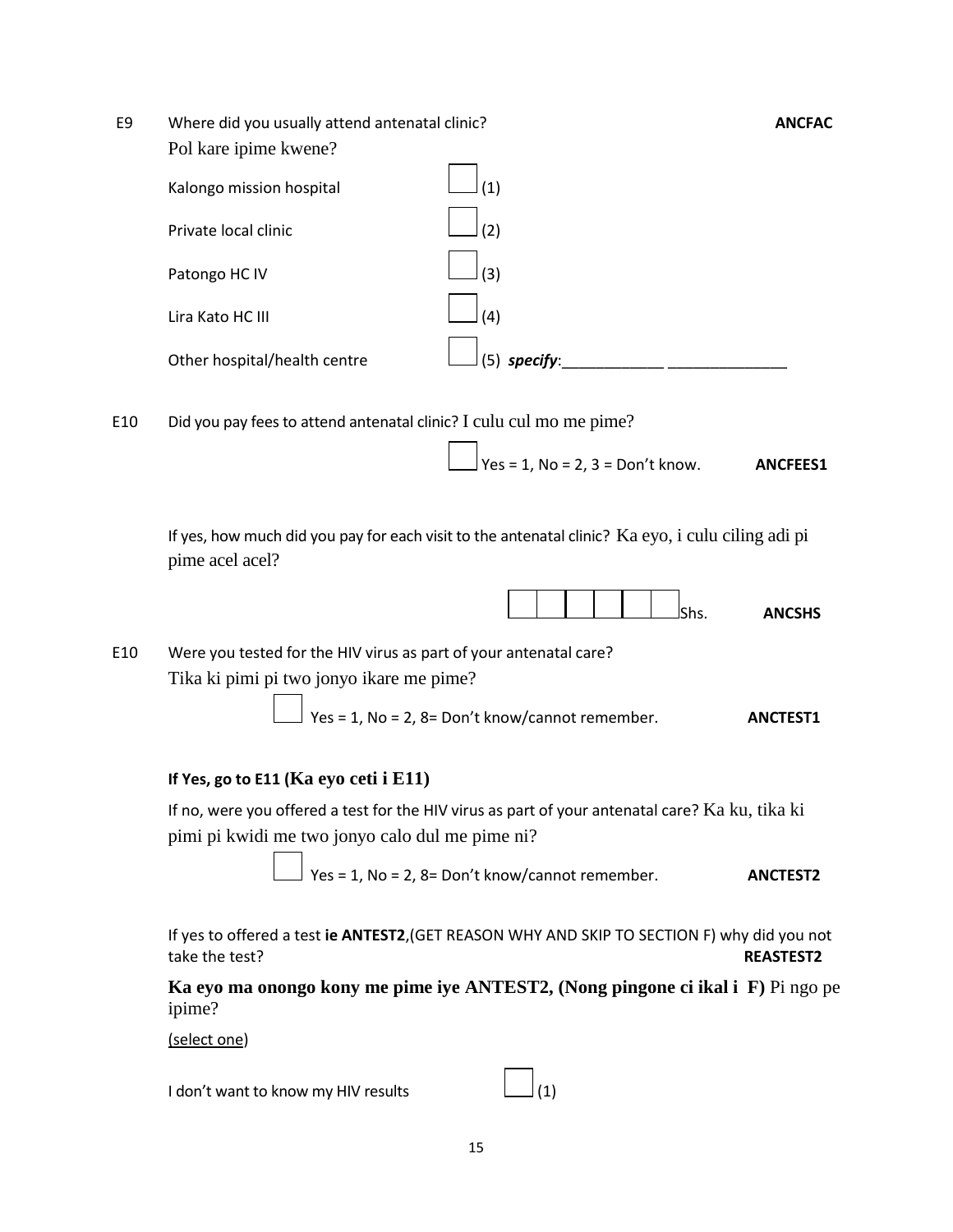| I fear being tested for HIV    | (2)             |
|--------------------------------|-----------------|
| I am not at risk               | (3)             |
| Counseling offices are too far | (4)             |
| There is no need               | (5)             |
| I'm not interested             | (6)             |
| I've never thought about it    | (7)             |
| Other                          | (8)<br>specify: |
|                                |                 |

E11 If you had an HIV test done as part of your antenatal care, where was the test done? Ka ki pimi pi kwidi me tyo jonyo ikare me pime ni otime ki kwene?

| (select one)                 |                |
|------------------------------|----------------|
| Kalongo mission hospital     | (1)            |
| Private local clinic         | (2)            |
| Patongo HC IV                | (3)            |
| Lira Kato HC III             | (4)            |
| Other hospital/health centre | $(5)$ specify: |

**ANCTFAC**

E12 When was the test done? Ki pimi awene?



**Check If done at ANC (E9 and E11 same) clinic ignore question below on distance SKIP TO E16 Ngii ka kitimo i ANC (E7 ki E11 rom) kilinic wek lapeny ma pinyi ci ikale i E16**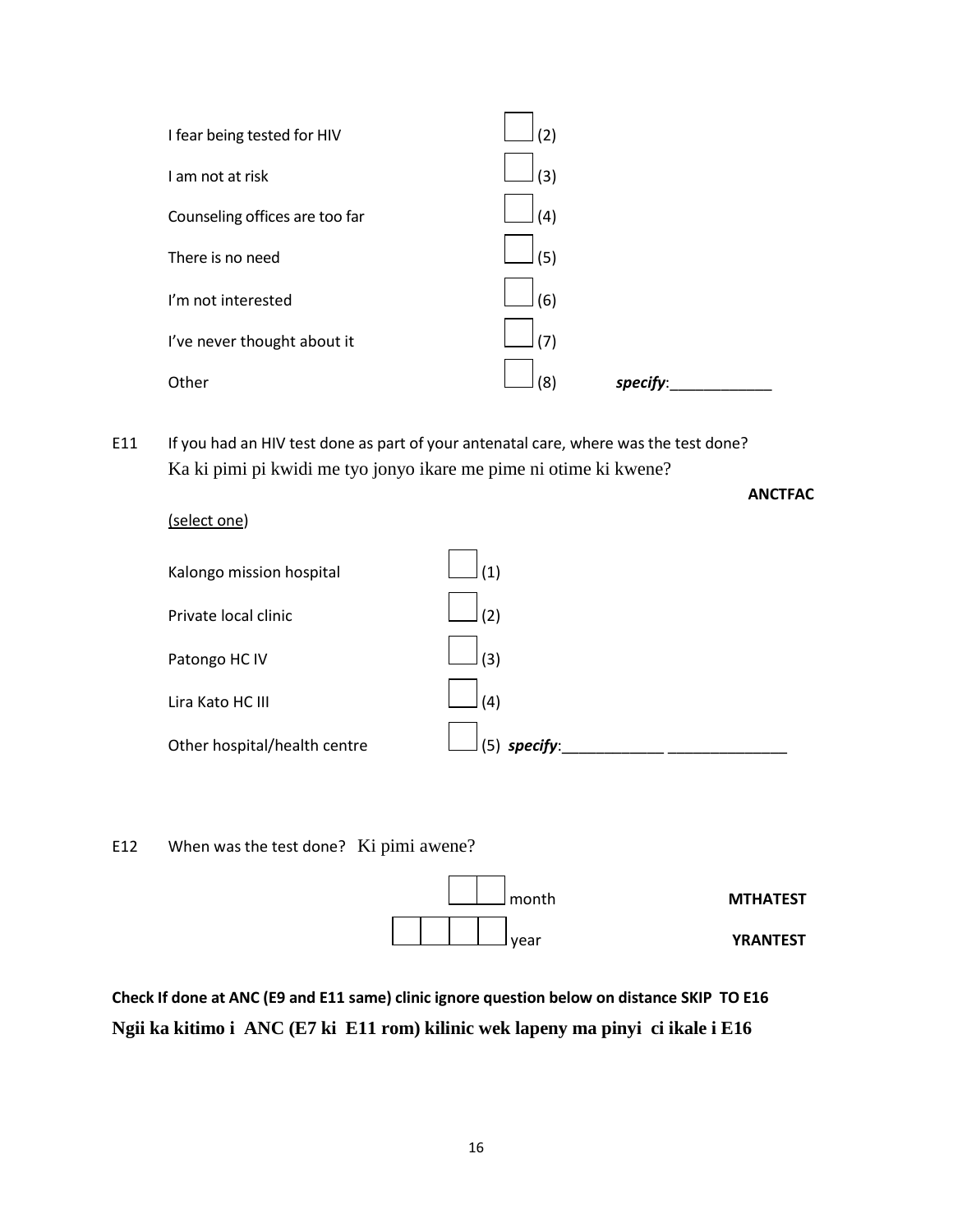E13 What distance in kilometres did you have to travel to the facility that did your HIV test? Iwoto boo piny ma rom mene iyi (km) me oo kama inong kony me pime pi kwidi two jonyo?



E14 How long (hours, minutes) did it take you to get to the facility, to have an HIV test medical care, and return to your home? Ocwali kare marom mene (cawa, dekika) me oo i ot yat, pime pi kwidi me two jonyo ki dwogo gang?



E15 What mode of transport did you use to get to the facility? **TRANC** Itiyo ki gin wot ango? (select one) Own bicycle  $\boxed{\qquad \qquad}$  (1)

| Own motor bike        | (3) |          |
|-----------------------|-----|----------|
| Motorbike taxi        | (4) |          |
| <b>Bus</b>            | (5) |          |
| Special hire taxi/cab | (6) |          |
| Borrowed bicycle      | (7) |          |
| On foot               | (8) |          |
| Other                 | (9) | specify: |

E16 Did you get the result of the test? Inongo adwoki me pime ni?

$$
Yes = 1, No = 2
$$

If No, (GET REASON WHY AND SKIP TO SECTION F) why did you not get the result? Ka ku, (nong tyen lok ke ci kale i SECTION F) pi ngo pe igamo adwoki me pime ni?

**REASNRES**

I didn't want to know my HIV results  $\Box$ (1)

Bicycle taxi (2)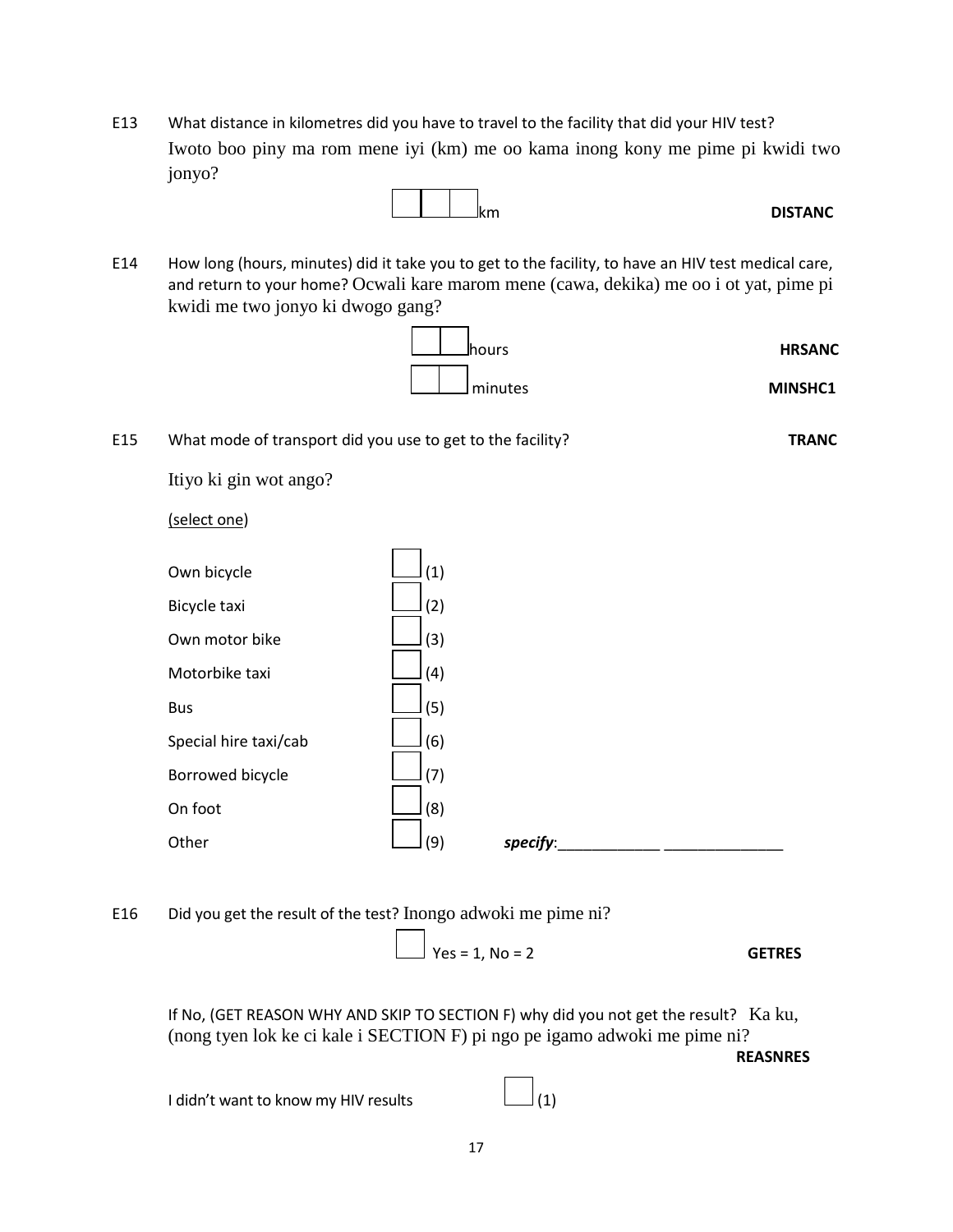

If yes, what was the result of the test? ka eyo, adwoki ne obedo ninig?

Positive = 1, Negative = 2, 3=Refused to answer **PREGRES**

If positive, following this test were you referred to a health facility for HIV care for your own health? Ka tye, ma lube ki pime eni tika ki cwali i ot yat pi nongo kony pi kwidi me two jonyo pi yot komi?

$$
Yes = 1, No = 2
$$
 **ANCEFER**

If negative, have you had another test since this one?

Ka ku, tika dak inongo pime mukene inge eni?

$$
Yes = 1, No = 2
$$
 **OTHTEST**

**IF NO STOP, ( ka ku gik kany,)**

**IF YES SKIP TO SECTION F, QUESTION 2 (ka eyo cet i section f, lapeny me 2)**

#### **PLEASE ONLY ASK IF TESTED POSITIVE(E16) AND LIVE BIRTH (E9)**

## **PENY KEKEN KA KIPIMO KI NONGO TYE KI KWIDI ME TWO JONYO (E16) DOK ONYWALO LATIN MA KWO (E9)**

E17 If positive (including women who had previously tested positive): During the pregnancy or during labour and delivery, were you offered anti-retroviral medicines (ARVs) to reduce the risk of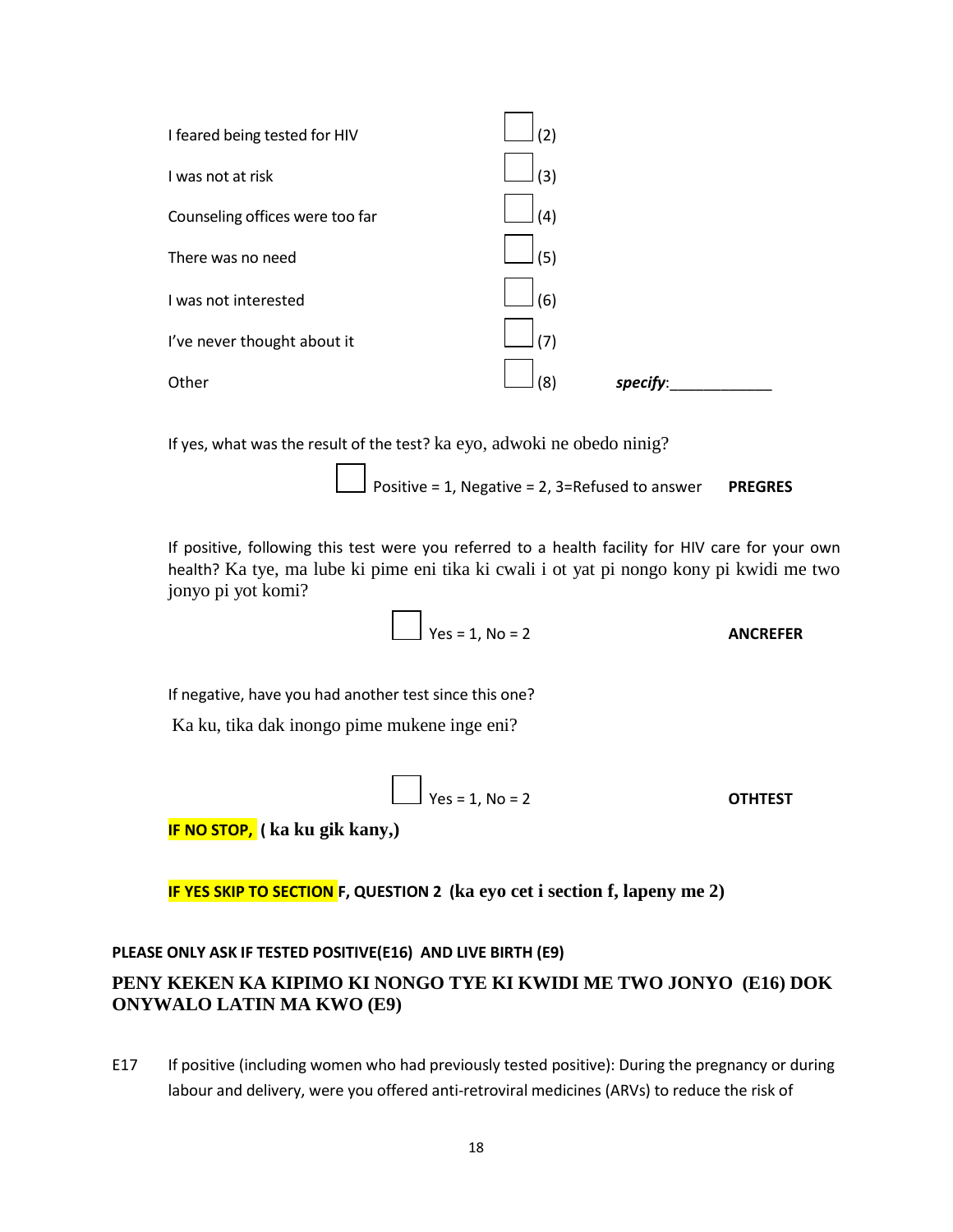passing on the AIDS virus to your unborn baby?

Ka tye (wa mon ma con ma tye ki two jonyo): ikare me yacu, arem ki nywali , ki mini yat lagin me dwoko kero me kobo pa kwidi two jonyo ikom latin ma iyic?

$$
Yes = 1, No = 2
$$

If yes, did you take the drugs? Ka eyo, i mwunyu yat te?

$$
Yes = 1, No = 2
$$

E18 Was your baby also given treatment to prevent HIV infection? Latin ni bene ki mine yat me gengo kwidi me two jonyo?

$$
\angle
$$
 Yes = 1, No = 2

**FOR WOMEN WHO TESTED POSITIVE SKIP TO SECTION G Pi mon ma dong tye ki kwidi me two jonyo cet i G**

## **Section F: HIV TESTING AND UPTAKE OF SERVICES.**

**Can skip all this section for women who've already reported testing positive under ANC questions**

F1 Have you ever taken an HIV test? In dong tika i pime pi kwidi me two jonyo?

$$
Yes = 1, No = 2, 3 = Refused to answer
$$
 **EVERTEST**

If not, collect reason then stop interview **REASNT1** Ka ku, nong tyen lok ke ci juk lapeny

(select one)

| (1)           |
|---------------|
| (2)           |
| $\vert_{(3)}$ |
|               |
| (5)           |
|               |
|               |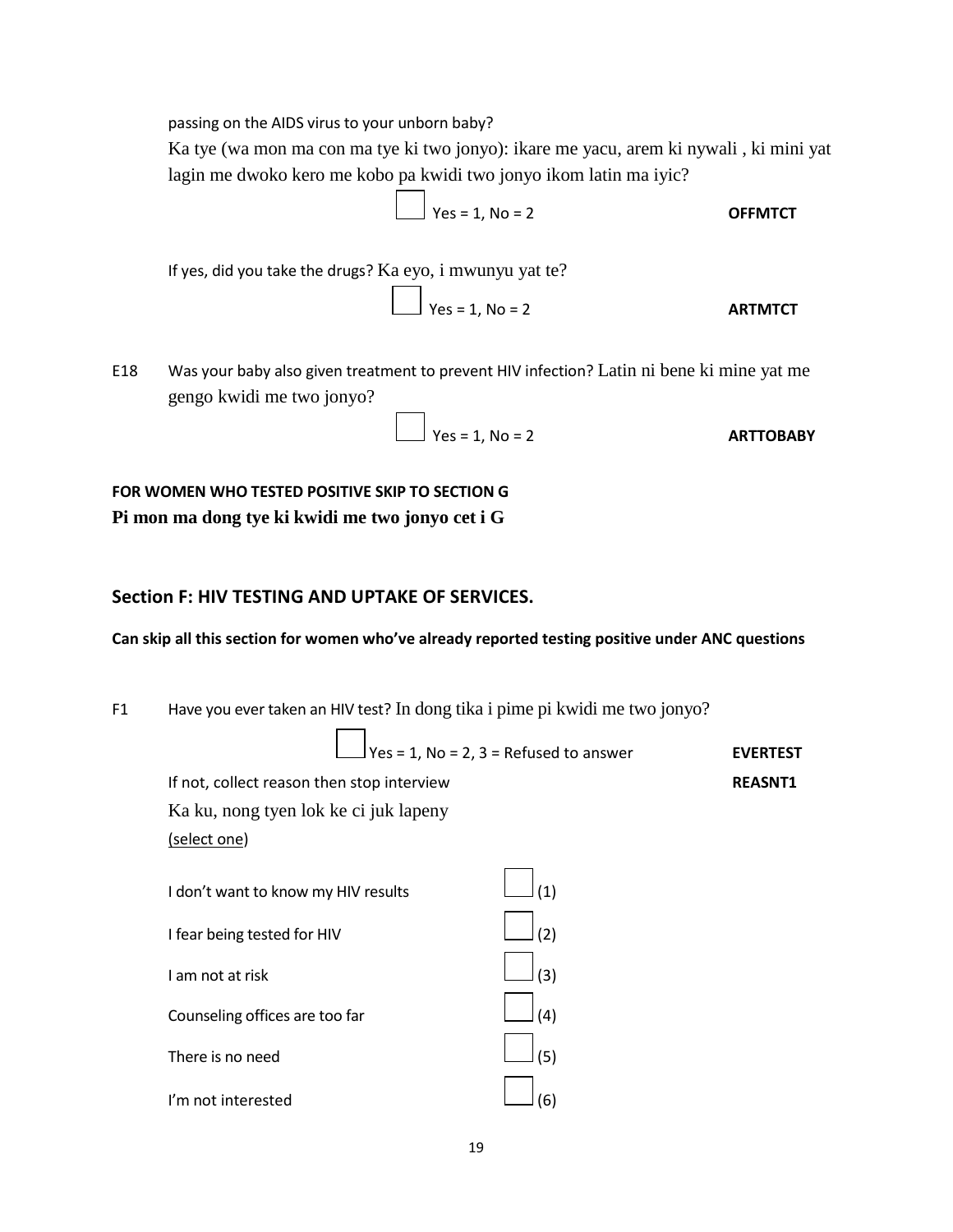|                | I've never thought about it                                                               | (7)               |                 |
|----------------|-------------------------------------------------------------------------------------------|-------------------|-----------------|
|                | Other                                                                                     | (8)               | specify:        |
| F <sub>2</sub> | When was the last time you were tested? Ipime me agiki awene?                             |                   |                 |
|                |                                                                                           | month             | <b>MTHTES</b>   |
|                |                                                                                           | year              | <b>YRTEST</b>   |
|                | Month and year if within the last 2 years OR year if more than 2 years ago                |                   |                 |
| F <sub>3</sub> | Where did you have your most recent test?<br>Kwene ma ipime iye me agiki?<br>(select one) |                   | <b>RECTEST</b>  |
|                | Kalongo mission hospital                                                                  | (1)               |                 |
|                | Private local clinic<br>Patongo HC IV                                                     | (2)<br>(3)        |                 |
|                | <b>Traditional healers</b>                                                                | (4)               |                 |
|                | Lira Kato HC III                                                                          | (5)               |                 |
|                | Other hospital/health centre                                                              | $(6)$ specify:    |                 |
|                | Herbalists                                                                                | (7)               |                 |
|                | Other                                                                                     | $(8)$ specify:    |                 |
| F4             | Did you have to pay for the test? Iculu cul mo pi pime?                                   |                   |                 |
|                |                                                                                           | $Yes = 1, No = 2$ | <b>PAIDTEST</b> |

If yes, how much did you pay for the test in Shillings? Ka eyo, i culu cente adi?

|  |  |  |  | <b>TESTCOST</b><br>ו כש |
|--|--|--|--|-------------------------|
|  |  |  |  |                         |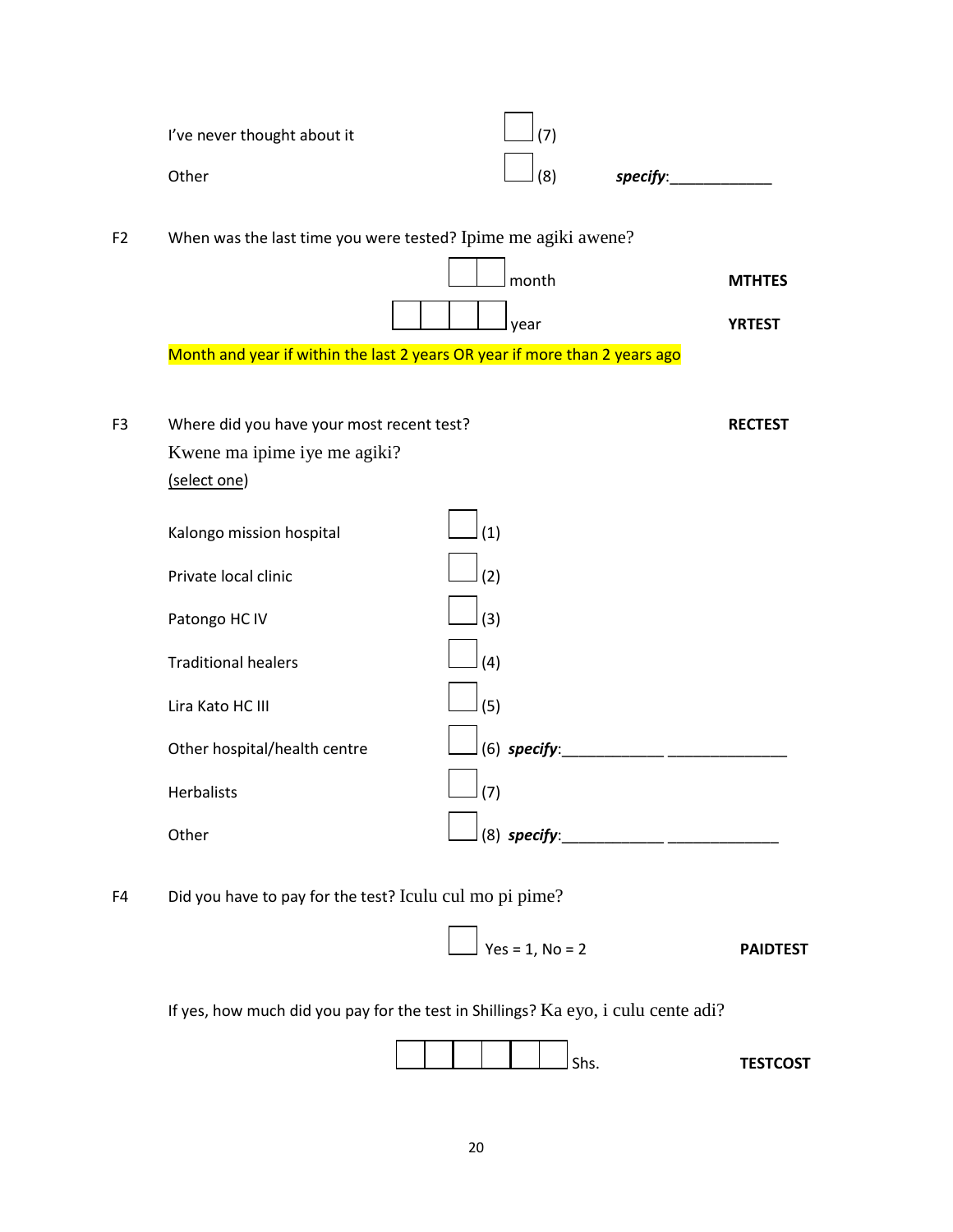F5 What distance in kilometres did you have to travel to the facility? I woto boo piny ma rom mene i (km) me oo i ot yat?



F6 How long (hours, minutes) did it take you to get to the facility for an HIV test, have an HIV test, and return to your home? Ocwali kare marom mene (cawa, dekika) me oo i ot yat, pime pi kwidi me two jonyo ki dwogo gang?



F7 What mode of transport did you use to get to the facility? **TRTEST** Itiyo ki gin wot ango me oo i ot yat? (select one)

| Own bicycle           | (1) |
|-----------------------|-----|
| Bicycle taxi          | (2) |
| Own motor bike        | (3) |
| Motorbike taxi        | (4) |
| Bus                   | (5) |
| Special hire taxi/cab | (6) |
| Borrowed bicycle      | (7) |
| On foot               |     |

|--|--|

F8 Did you receive your HIV test results? Inongo adwoki me pime ni?

$$
Yes = 1, No = 2, 3 = Refused to answer
$$
 **RECTRES**

| If no, why not? IF NO GET REASONS AND STOP HERE    | <b>REASNTR1</b> |
|----------------------------------------------------|-----------------|
| Ka ku pi ngo, ka ku nong tyen lok ke ci i gik kany |                 |
| (select one)                                       |                 |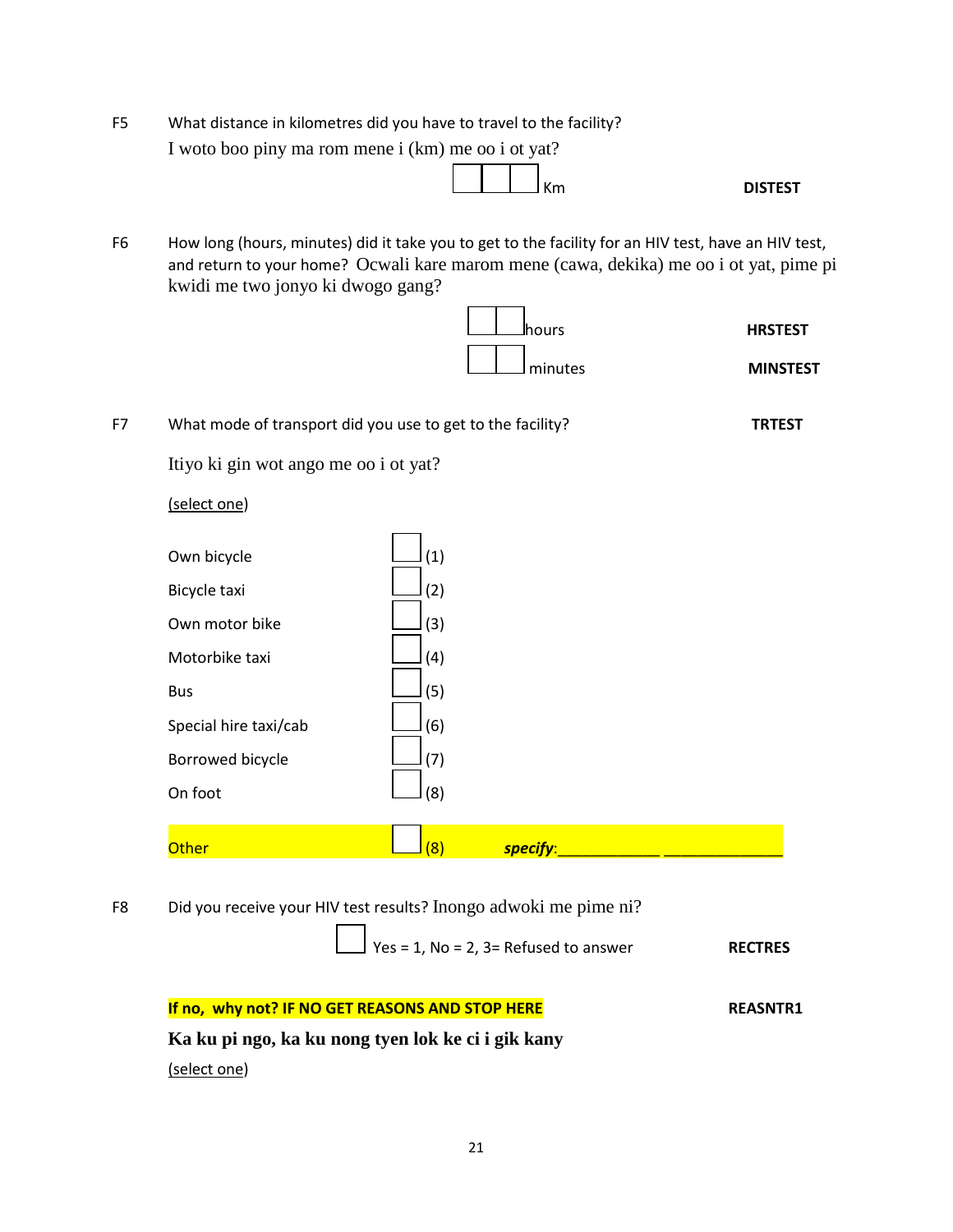| Other                                    | 61  | specify: |
|------------------------------------------|-----|----------|
| Results took too long, became irrelevant | (5) |          |
| Counseling offices were too far          | (4) |          |
| I already knew my HIV results            | (3) |          |
| Results did not come back                | (2) |          |
| I changed my mind                        | (1) |          |

If yes, what was the result of the test?

$$
\boxed{\qquad}
$$
 Positive = 1, Negative = 2, 3= Refused to answer\n**TESTRES**

#### **IF NEGATIVE STOP HERE KA PEKE KI TWO GIK KO**

## **Section G: HIV POSITIVES.**

G1 Have you ever enrolled in HIV care, for treatment with Septrin or ART? Tika dong I coo ne pi kony me kwidi two jonyo, nwongo yat septrin onyo lagin?

$$
Yes = 1, No = 2
$$
 **ENROLHIV**

If never attended a health facility for HIV care, why not? ie IF NEVER ATTENDED GET REASON AND STOP HERE (Ka pud piya i oo i ot yat pi nwongo kony pi kwidi me two jonyo, nong pingo ne ci gik kany)

**REASNENR1**

(select one)

| Transport costs | $\Box$ (1) |  |
|-----------------|------------|--|
|                 |            |  |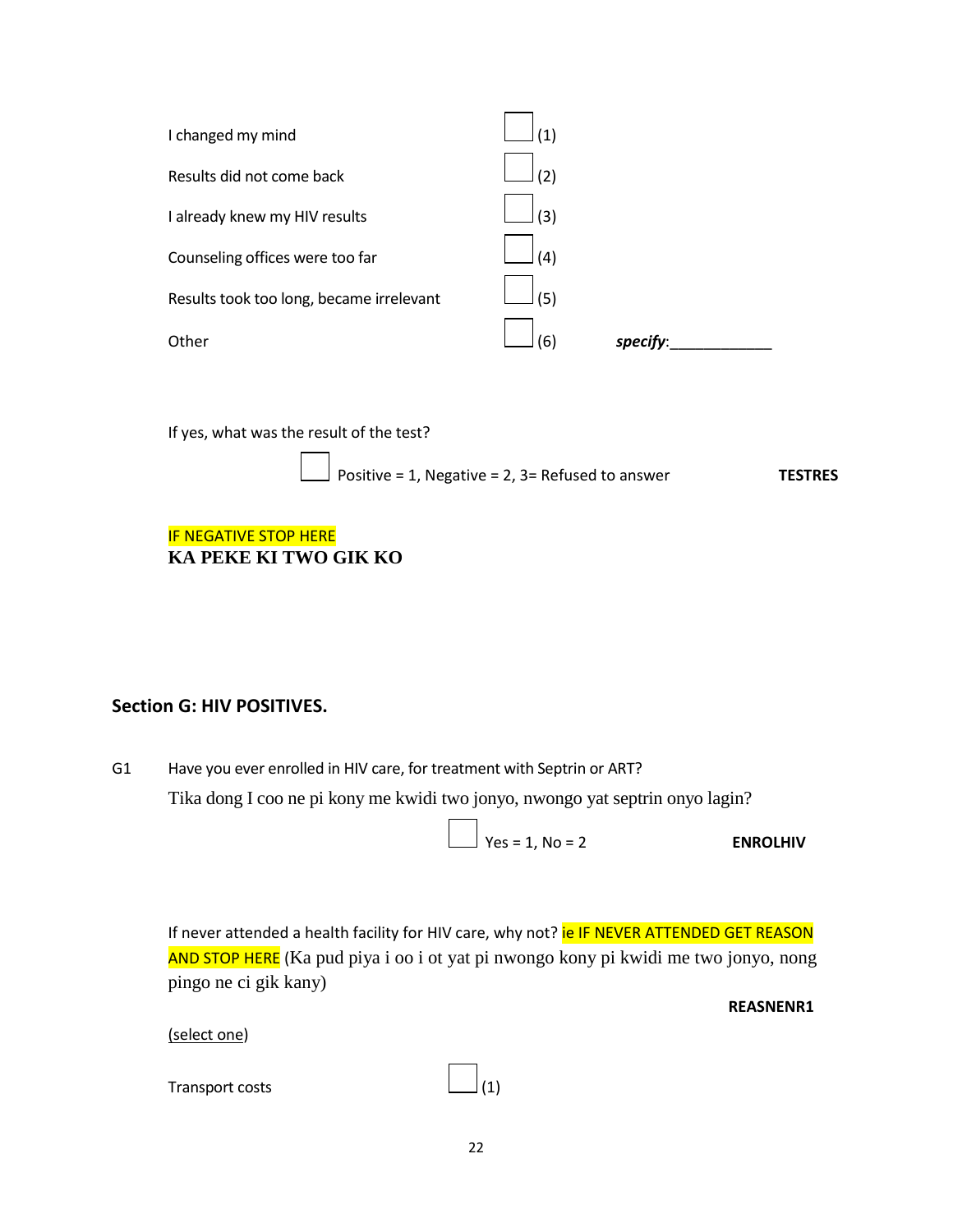| Lack of drugs                       | (2) |          |  |
|-------------------------------------|-----|----------|--|
| Stigma                              | (3) |          |  |
| Copayments/user fees                | (4) |          |  |
| Never referred to a health facility | (5) |          |  |
| I feel healthy                      | (6) |          |  |
| Other                               | (7) | specify: |  |

G2 When did you last attend a health facility for HIV care? Ki pimi me agiki awene?



G3 Have you attended a health facility for HIV care in the last 12 months? Tika I nwongo kony me ot yat ikom kwidi mw two jonyo ikine me dwe apararyo ni?

Yes = 1, No = 2 **HIVC12M**

**If no, why not? ie IF NO, GET REASONS AND STOP HERE** REASNATT1 **Ka ku, pi ngo, nwong pi ngo ne ci gik lapeny**

| Transport costs       | (1) |          |
|-----------------------|-----|----------|
| Lack of drugs         | (2) |          |
| Stigma                | (3) |          |
| Co-payments/user fees | (4) |          |
| Other                 | (5) | specify: |

G4 Name of facility where you currently receive care? **HFAC12** 

Ot yat mene ma kunyoni i nwongo iye kony me yat?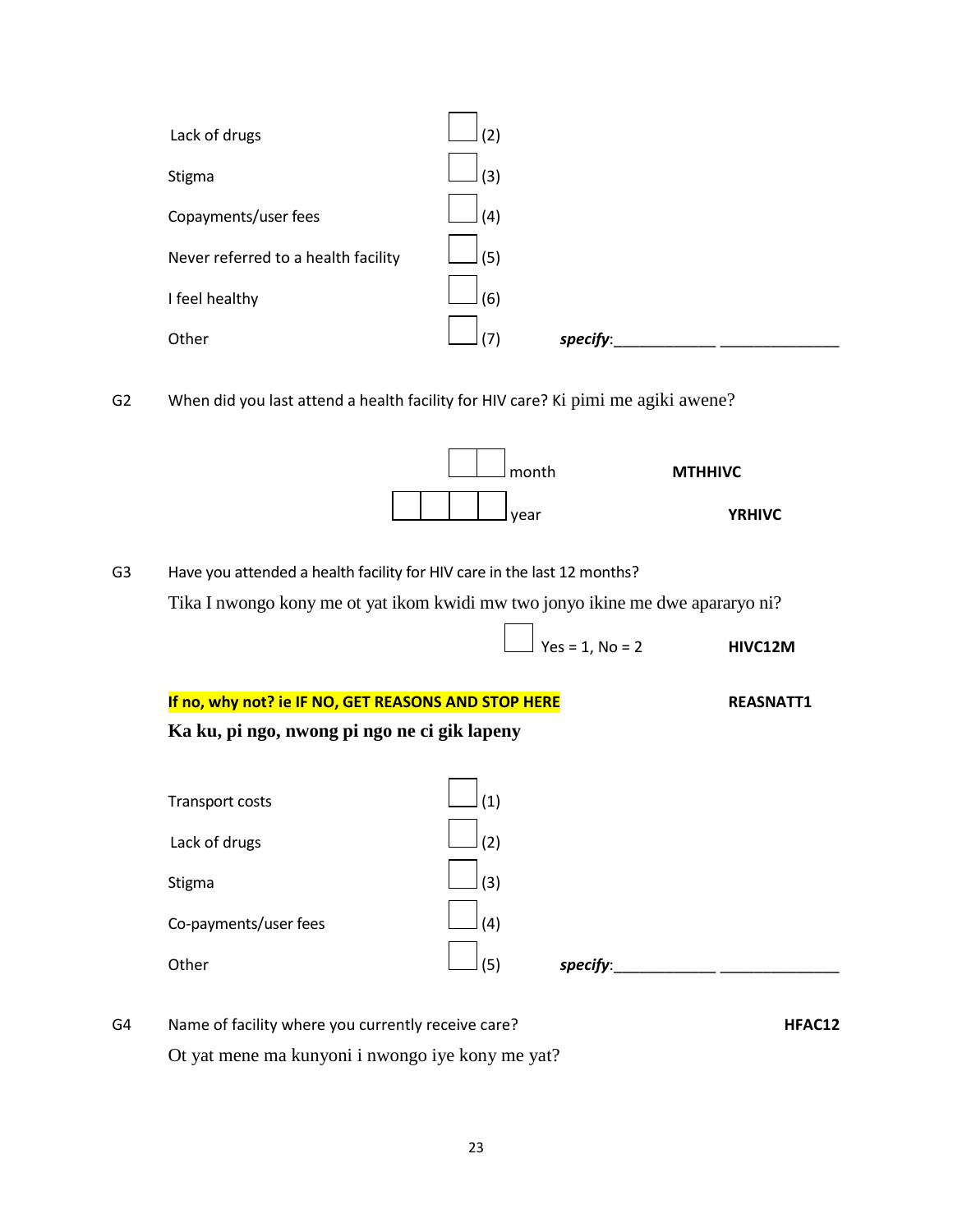| Lira kato HC III         | $\left( 1\right)$ |          |
|--------------------------|-------------------|----------|
| Patongo HC IV            | (2)               |          |
| Kalongo mission hospital | (3)               |          |
| Other                    | $\vert 4 \rangle$ | specify: |

| G5 | At your last visit to this health facility did you have to pay fees?                           |                 |  |  |
|----|------------------------------------------------------------------------------------------------|-----------------|--|--|
|    | Ilim mi ma agiki i ot yat i culu cente moo?                                                    |                 |  |  |
|    | $\boxed{\phantom{1}}$ Yes = 1. No = 2                                                          | <b>HIVCFEES</b> |  |  |
|    | If yes, how much did you pay in Shillings? Ka eyo, i culu cente adi?                           |                 |  |  |
|    |                                                                                                | <b>HIVCCOST</b> |  |  |
| G6 | What distance in kilometres do you have to travel to this health facility to receive HIV care? |                 |  |  |

I woto boo piny ma rom mene i (km) me oo i ot yat?

G7 How long (hours, minutes) does it usually take you to get to this health facility, receive HIV care at the facility, and travel back to your home? Ocwali kare marom mene (cawa, dekika) me oo i ot yat, pime pi kwidi me two jonyo ki dwogo gang?



G8 What mode of transport do you usually use to get to this health facility? **TRHIVC**

Itiyo ki gin wot ango me oo i ot yat?

(select one)

| Own bicycle    | (1) |
|----------------|-----|
| Bicycle taxi   | (2) |
| Own motor bike | (3) |
| Motorbike taxi |     |
| Bus            |     |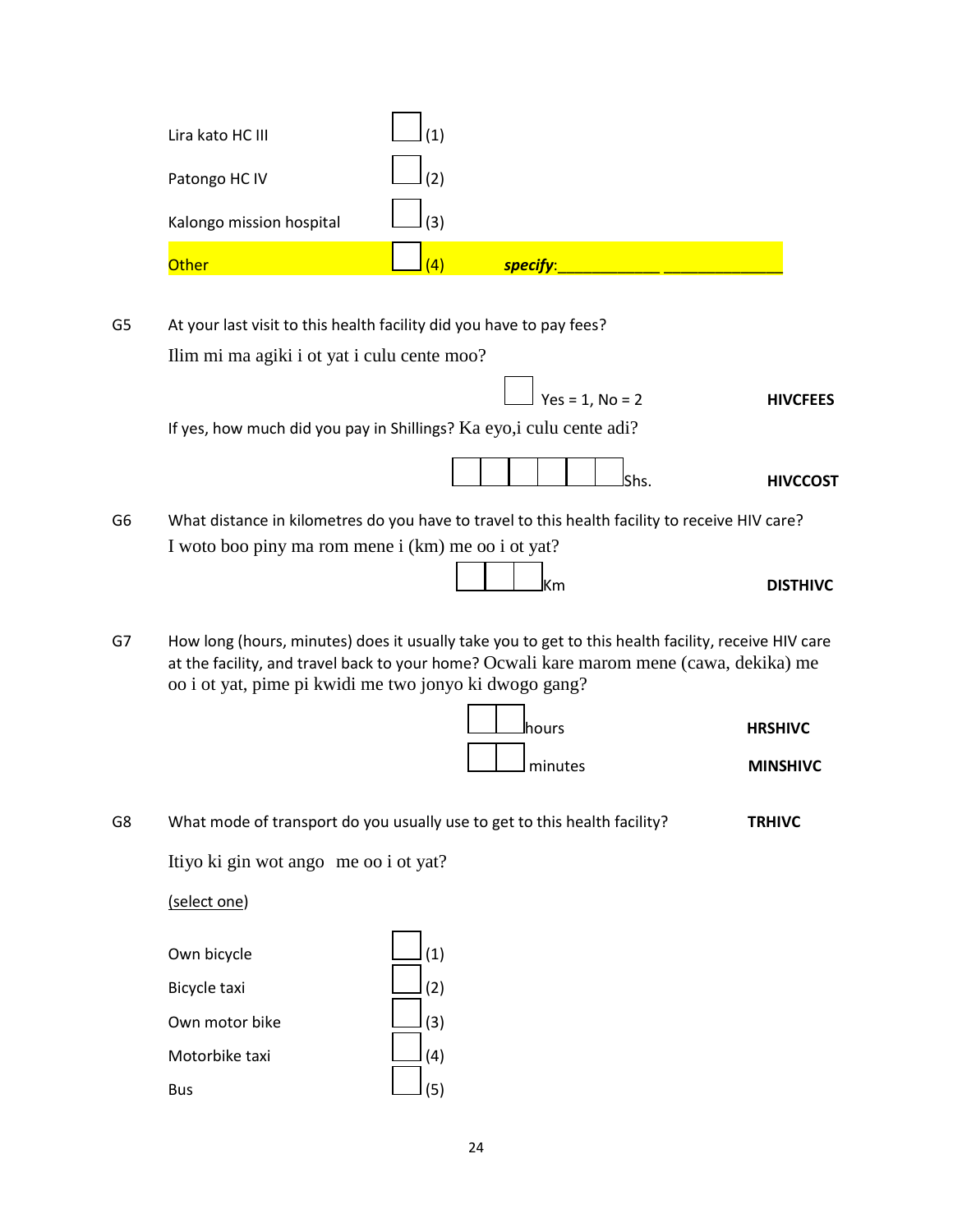| Borrowed bicycle<br>On foot | (7)<br>(8) |          |  |
|-----------------------------|------------|----------|--|
| Other                       | <u>(9)</u> | specify: |  |

G9 At your last visit to this health facility, did someone travel with you? Ilim mi me agiki i ot yat i woto ki gat mo?

 $\bigcup$  Yes = 1, No = 2 **HIVCPART1** 

If YES, who travelled with you to this health facility? **HIVCPART2** 

Ka eyo, nga ma wu woto kwede i ot yat?

| Spouse         | (1) |          |  |
|----------------|-----|----------|--|
| Child          | (2) |          |  |
| <b>Brother</b> | (3) |          |  |
| Sister         | (4) |          |  |
| Father         | (5) |          |  |
| Mother         | (6) |          |  |
| Friend         | (7) |          |  |
| Neighbour      | (8) |          |  |
| Other          | (9) | specify: |  |

G10 Do you know any of these drugs? **GET PICTURES** Ingeyo kwai yadi egi ni nyut cal gi?

 $\mathbf{r}$ 

SEPTRIN Yes = 1, No = 2 **COTOX** ISONIAZIDE Yes = 1, No = 2 **INH**

 $(Lajin)$  ART OR ARVS? Yes = 1, No = 2 ART

G11 Which of these drugs are you taking/have you taken? Ikin yadi ni mene ma itye ka mwunyo/onyo ma imwunyo?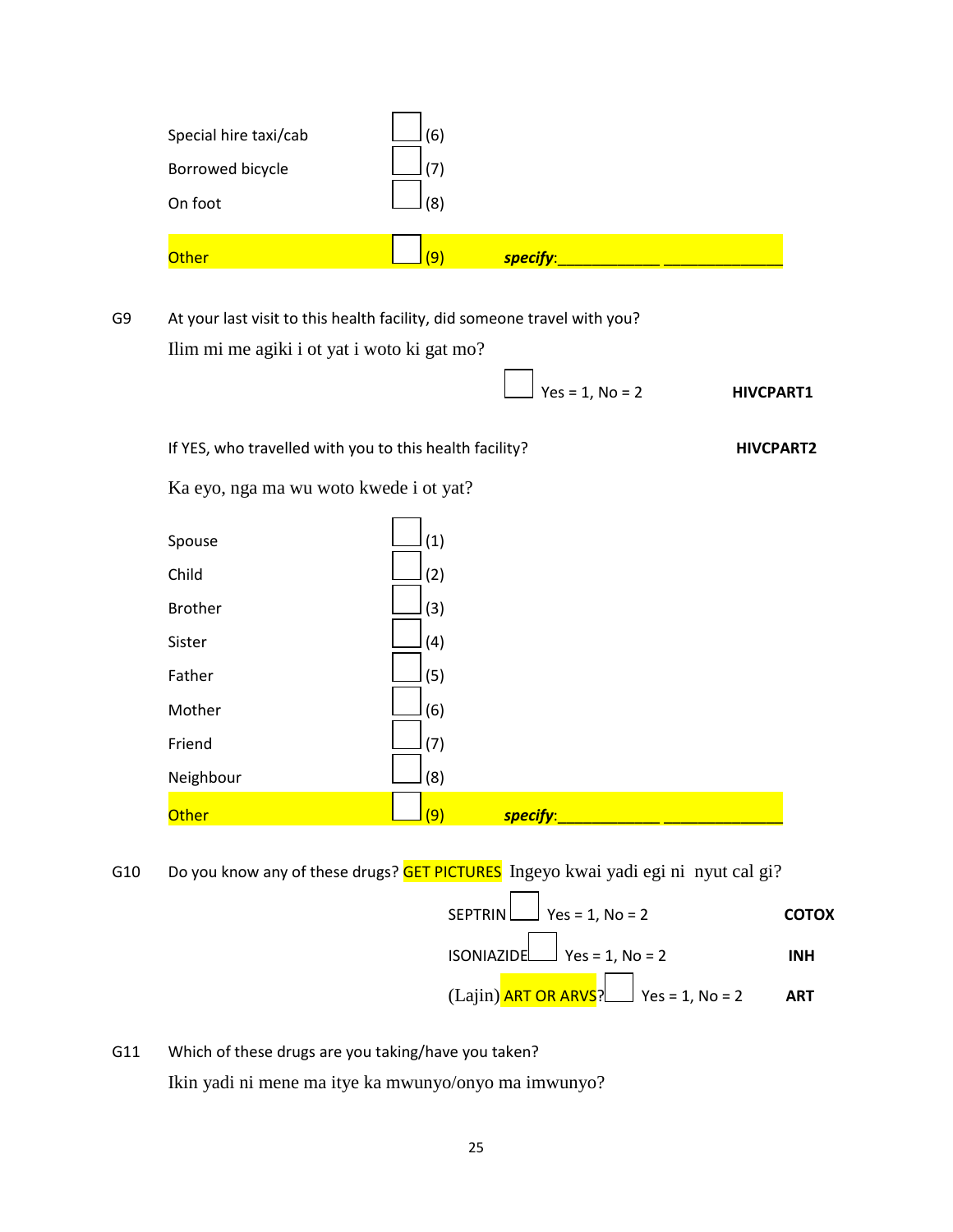| <b>SEPTRIN</b>    | Never taken = $1$ ,                                | <b>ONCOTOX</b> |
|-------------------|----------------------------------------------------|----------------|
|                   | Taken in the past but not currently taking $= 2$ , |                |
|                   | Currently taking =3                                |                |
| <b>ISONIAZIDE</b> | $\vert$ Never taken = 1,                           | <b>ONINH</b>   |
|                   | Taken in the past but not currently taking $= 2$ , |                |
|                   | Currently taking =3                                |                |
| <b>ARVS</b>       | Never taken = $1$ ,                                | <b>ONART</b>   |
|                   | Taken in the past but not currently taking $= 2$ , |                |
|                   | Currently taking =3                                |                |

If currently taking Septrin, when did you start Septrin?

Ka itye ka mwunyo Septrin, awene ma icako mwunyo Septrin?

| month L |  | <b>MTHCOT</b> |
|---------|--|---------------|
| vear    |  | <b>YRCOT</b>  |

If currently taking Isoniazide, when did you start Isoniazide?

Ka itye ka mwunyo Isoniazide, awene ma icako mwunyo Isoniazide?

| month l |  | <b>MTHINH</b> |  |
|---------|--|---------------|--|
| vear    |  | <b>YRINH</b>  |  |

If currently taking ARV's, when did you start **ARVs**?

Ka itye ka mwunyo lajin, awene ma icako mwuno lajin?

| month l |  |  |  |  |  | <b>MTHART</b> |  |
|---------|--|--|--|--|--|---------------|--|
| vear    |  |  |  |  |  | <b>YRART</b>  |  |

G12 How often do you (actually) go to pick up your drugs? Pol kare i ceto ka gamo yat ti inge kare marom mene? **MTHPCOT** months  $\Box$  SEPTRIN **MTHPCOT**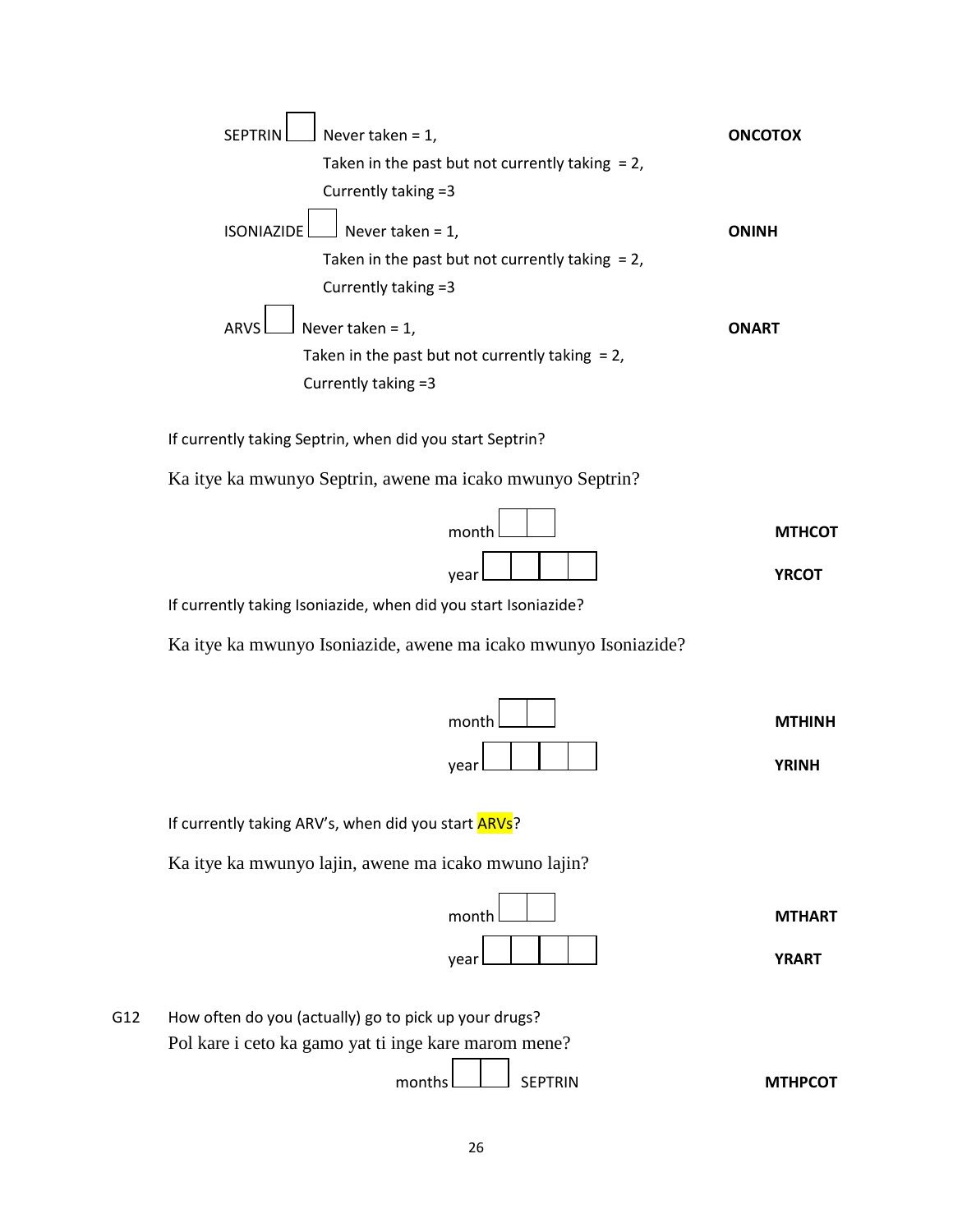

#### **IF NOT ON ART SKIP TO G16 (KA PEKE IYI LAJIN KAL I G16)**

G15 If on ART, in the past year have you missed going to the clinic to pick up ARVs due to distance or cost? Ka tye ka mwunyo lajin, i mwaka ma okato ni tika ikeng ceto i ot yat ka gamo yat lajin ni pi boo piny onyo pi wele matek?

|                                           | $Ves = 1, No = 2$ | MISSART12       |
|-------------------------------------------|-------------------|-----------------|
| If YES, how many times? Ka eyo, tyen adi? |                   |                 |
|                                           | Number of times   | <b>TIMESMIS</b> |

 $\int$  Yes = 1, No = 2 **NTPICK** 

G16 In the last year have you gone to the facility where you currently receive care and been unable to pick up drugs? imwaka acel ma okato ni nino mo tye ma i ceto ka nwongo kony me yat ci pe inongo?

If yes, how many times? Ka eyo, tyen adi?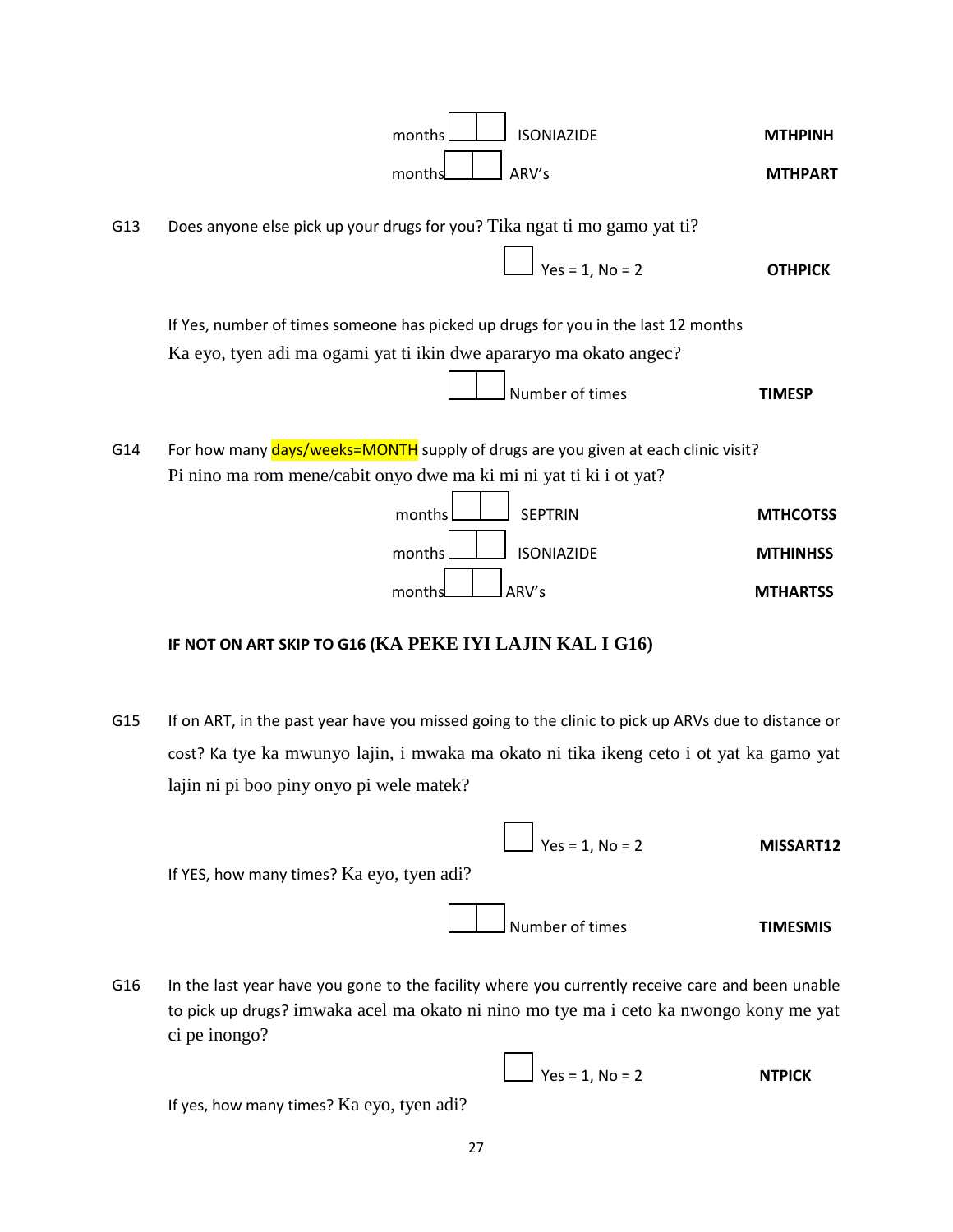

**If unable to pick up drugs, w**hat is the main reason you've been unable to collect drugs? **Ka pe onongo yat, tyen lok ango kikome ma ogengi nongo yat?**

| <b>REASUNP1</b> |
|-----------------|
|-----------------|

| Drugs out of stock                               | $\left( 1\right)$ |         |
|--------------------------------------------------|-------------------|---------|
| ART clinic was closed                            | (2)               |         |
| Referred to another facility to change treatment | $\vert$ (3)       |         |
| No health workers at facility                    | (4)               |         |
| Other                                            | Ίς,               | specify |

G17 Has your blood been taken in the last 12 months as part of your HIV care? Tika remoni kipimo i kine dwe apararyo macalo yoo me gwoke ni i kom two jonyo?

If yes, do you know why your blood was taken? Ka eyo, inyeyo piongo kikwanyo remoni?

#### **REASBLD1**

| CD4 COUNT                                                                 |     |
|---------------------------------------------------------------------------|-----|
| Referred to another facility to change treatment $\boxed{\phantom{a}}(2)$ |     |
| Malaria                                                                   | (3) |
| Don't know                                                                |     |

G18 Was your blood taken at the facility where you currently receive care the last time your blood was taken? I agiki ma kikwanyo remoni ni tika remoni kicwalo i ot yat kama kunyoni itye kanongo kony me yat iiye ni?

Yes = 1, No = 2 **BLDATFAC**

 $\int$  Yes = 1, No = 2 **BLDTAKE** 

If no, where was your blood taken the last time you had a blood test? **BLDHFAC**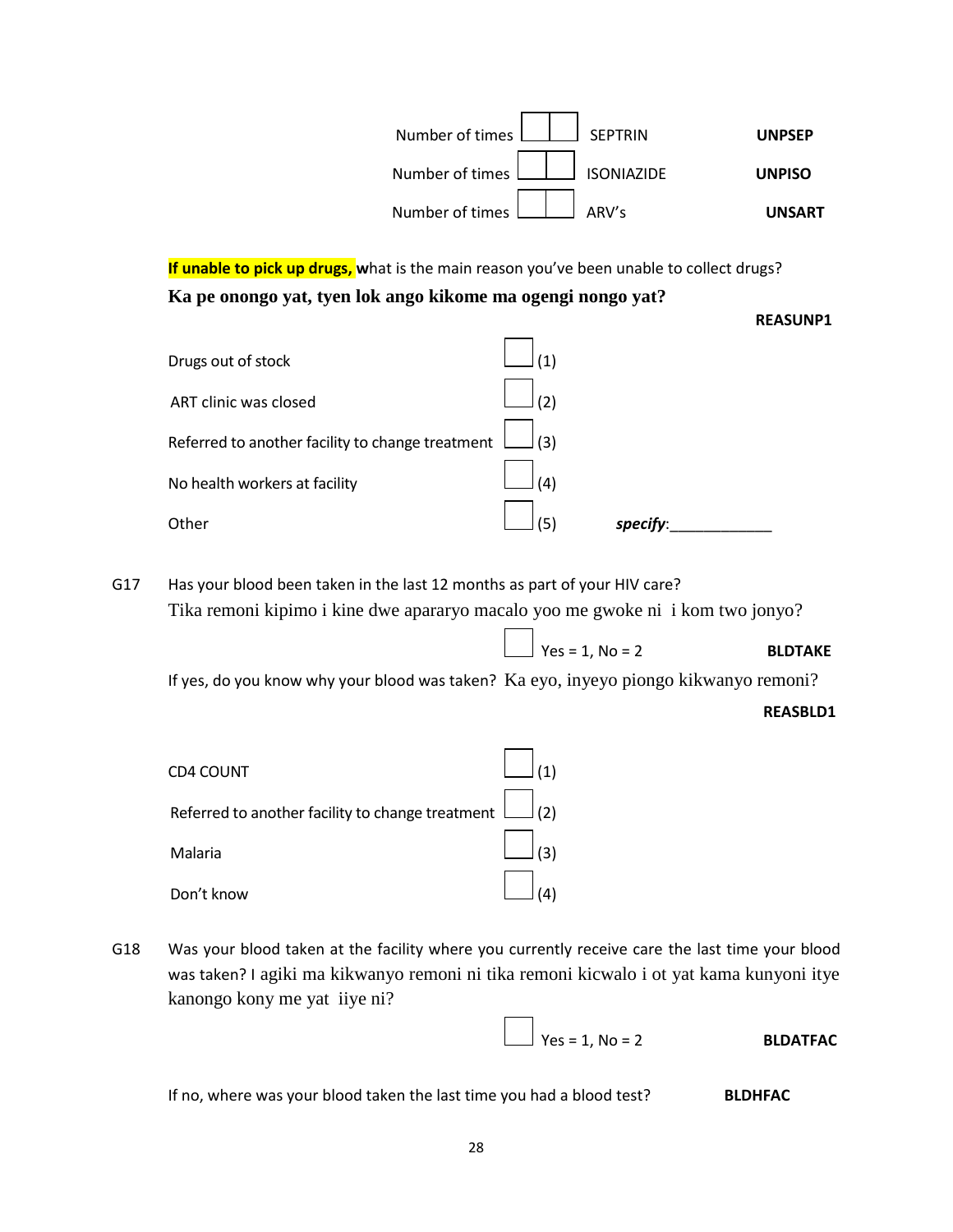Ka kukwene makikwanyo remoni i me agiki maipime,?

| Kalongo mission hospital | (1) |          |  |
|--------------------------|-----|----------|--|
| Lira Kato HC III         | (2) |          |  |
| Patongo HC IV            | (3) |          |  |
| Other                    | (4) | specify: |  |

- G19 At your last visit to this health facility did you have to pay fees? Ilim mi ma agiki i ot yat t ii culu cente moo?
	- Yes = 1, No = 2 **BLDFEES** If yes, how much did you pay in Shillings? Ka eyo,i culu ciling adi Shs. **OTHCOST**

**G20-G22 only apply if not at current facility ie G18 IS No. (G20-G22 rwate keken ka peke i**

**ot yat ma kom bedi en aye G18 ku)**

**G20-G22 all refer to last blood test (G20-G22 weng loko ikom pimo remo me agiki)**

G20 What distance in kilometres do you have to travel to this health facility to receive a blood test? I woto boo piny ma rom mene i (km) me oo i ot yat?

| <b>DISTBLD</b><br>ΙK<br>'n<br>. |
|---------------------------------|
|---------------------------------|

G21 How long (hours, minutes) did it take you to get to this health facilityhave a blood test, and travel back to your home? Ocwali kare marom mene (cawa, dekika) me oo i ot yat, pime pi kwidi me two jonyo ki dwogo gang?



G22 What mode of transport did you use to get to this health facility? **TRBLD**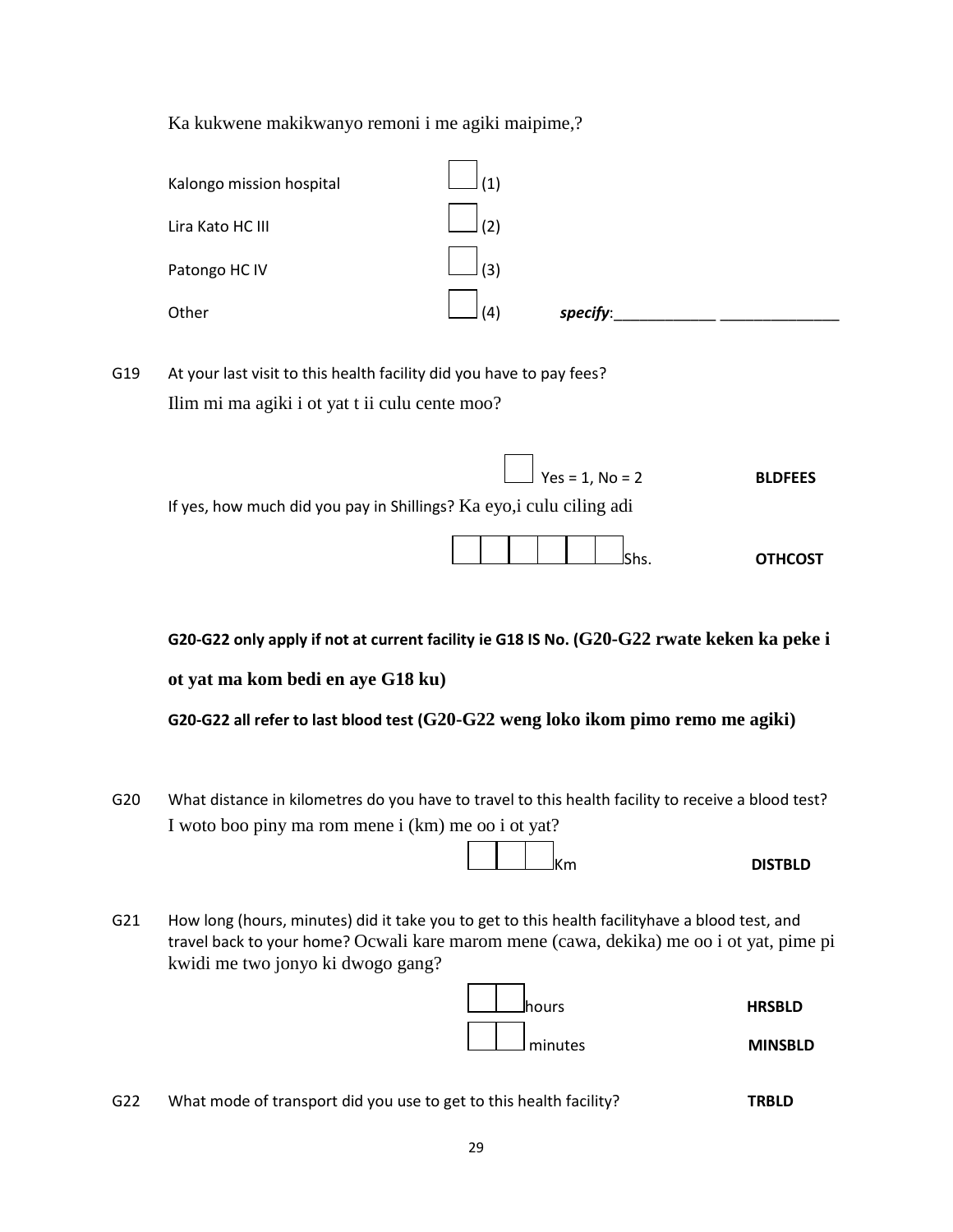Itiyo ki gin wot ango me oo i ot yat?

| Own bicycle           | (1) |          |  |
|-----------------------|-----|----------|--|
| Bicycle taxi          | (2) |          |  |
| Own motor bike        | (3) |          |  |
| Motorbike taxi        | (4) |          |  |
| <b>Bus</b>            | (5) |          |  |
| Special hire taxi/cab | (6) |          |  |
| Borrowed bicycle      | (7) |          |  |
| On foot               | (8) |          |  |
|                       |     |          |  |
| <b>Other</b>          | (9) | specify: |  |

G23 Did you go to this facility (that you are currently receiving care) the first time you enrolled into HIV care? Tika i ceto i ot yat ma kunyoni i gamo iye yat ti iacaki ma icone pi kony me kwidi two jonyo?

|                                                    |     | $Yes = 1, No = 2$ | <b>ENROLFAC</b>   |
|----------------------------------------------------|-----|-------------------|-------------------|
| If YES, SKIP to G24, ( $Ka$ eyo, cet i $G24$ )     |     |                   |                   |
| If NO, collect the reason why moved                |     |                   | <b>REASMOVEC1</b> |
| Ka ku, nong pi ngo okobo                           |     |                   |                   |
| Transferred                                        | (1) |                   |                   |
| Lack of drugs                                      | (2) |                   |                   |
| Other                                              | (3) | specify:          |                   |
| If reason is transfer, collect reason for transfer |     |                   | <b>REASTRANS</b>  |
| Ka okobo, pi ngo okobo                             |     |                   |                   |
| Moved nearer to home                               | (1) |                   |                   |
| Lack of drugs                                      | (2) |                   |                   |
| Other                                              | (3) | specify:          |                   |